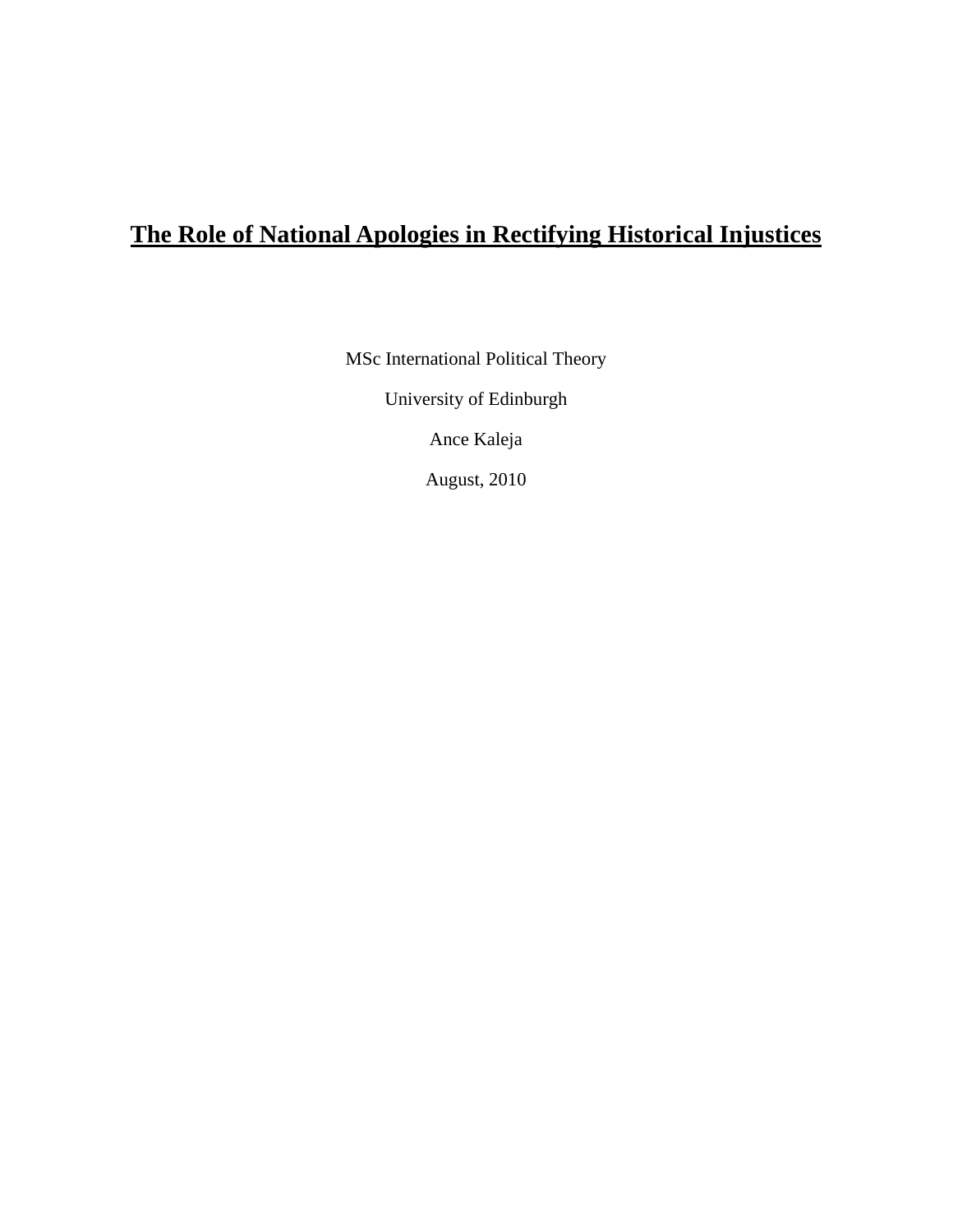Abstract: The past plays an instrumental role in the field of contemporary politics. This clearly shows that it is impossible to simply leave historical injustices behind, because they have become embedded in the collective identities as respectively, traumas or reasons for national pride. This paper attempts to analyse what role national apologies could potentially have in the attempts on behalf of states to rectify historical wrongdoings. It does this by contesting the main criticisms towards reparative justice in general. It analyses the aspects of intergenerational guilt and victimisation, arguing that descendants of perpetrators and victims share the responsibility to establish a dialogue that would initiate reconciliation. It argues that the consequentialist and deontological reasonings should be repudiated, instead focusing on the agent's character as the basis for moral judgement. It concludes that national apologies are crucial in signalling the beginning of a possibly fruitful process of reconciliation.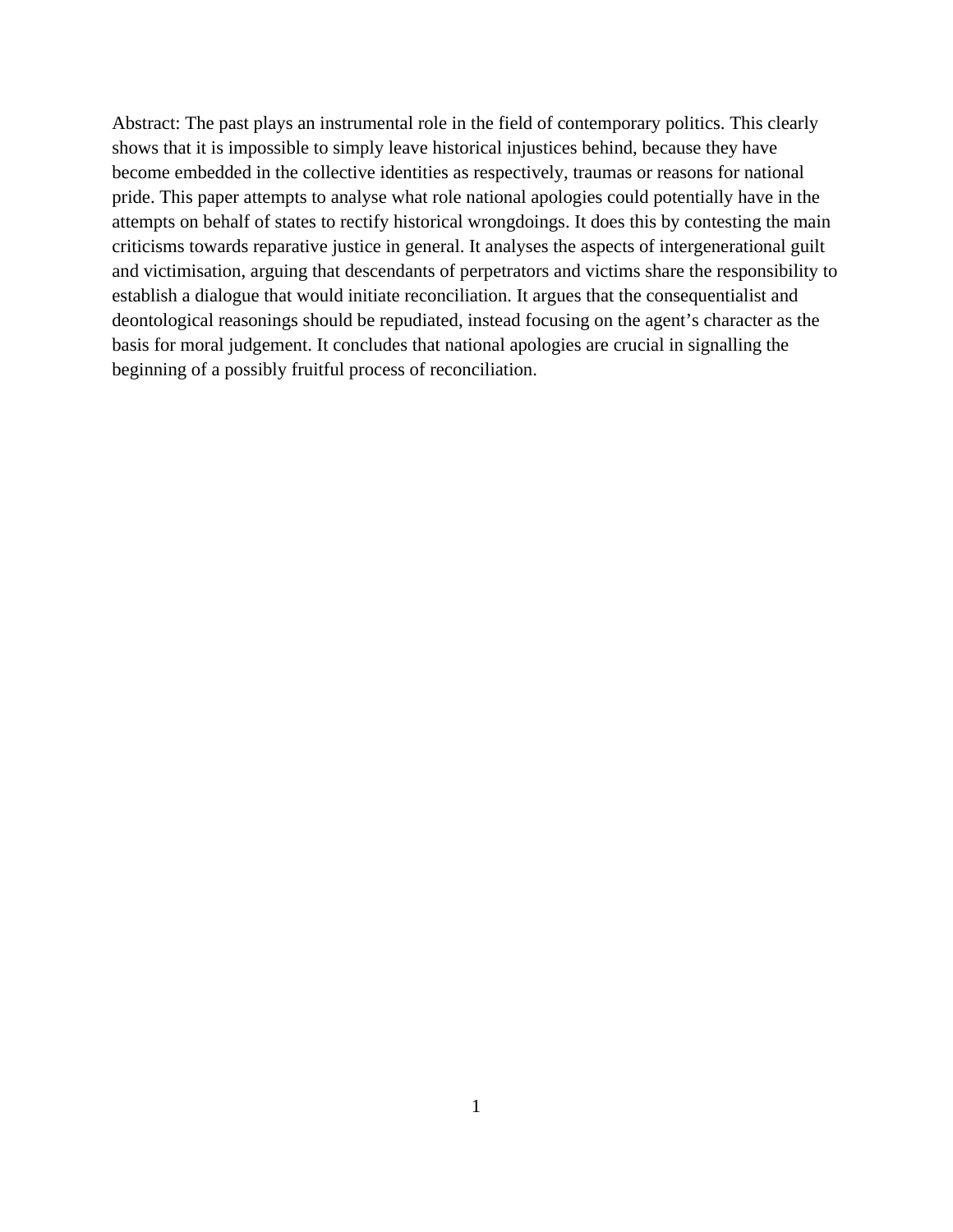# Table of Contents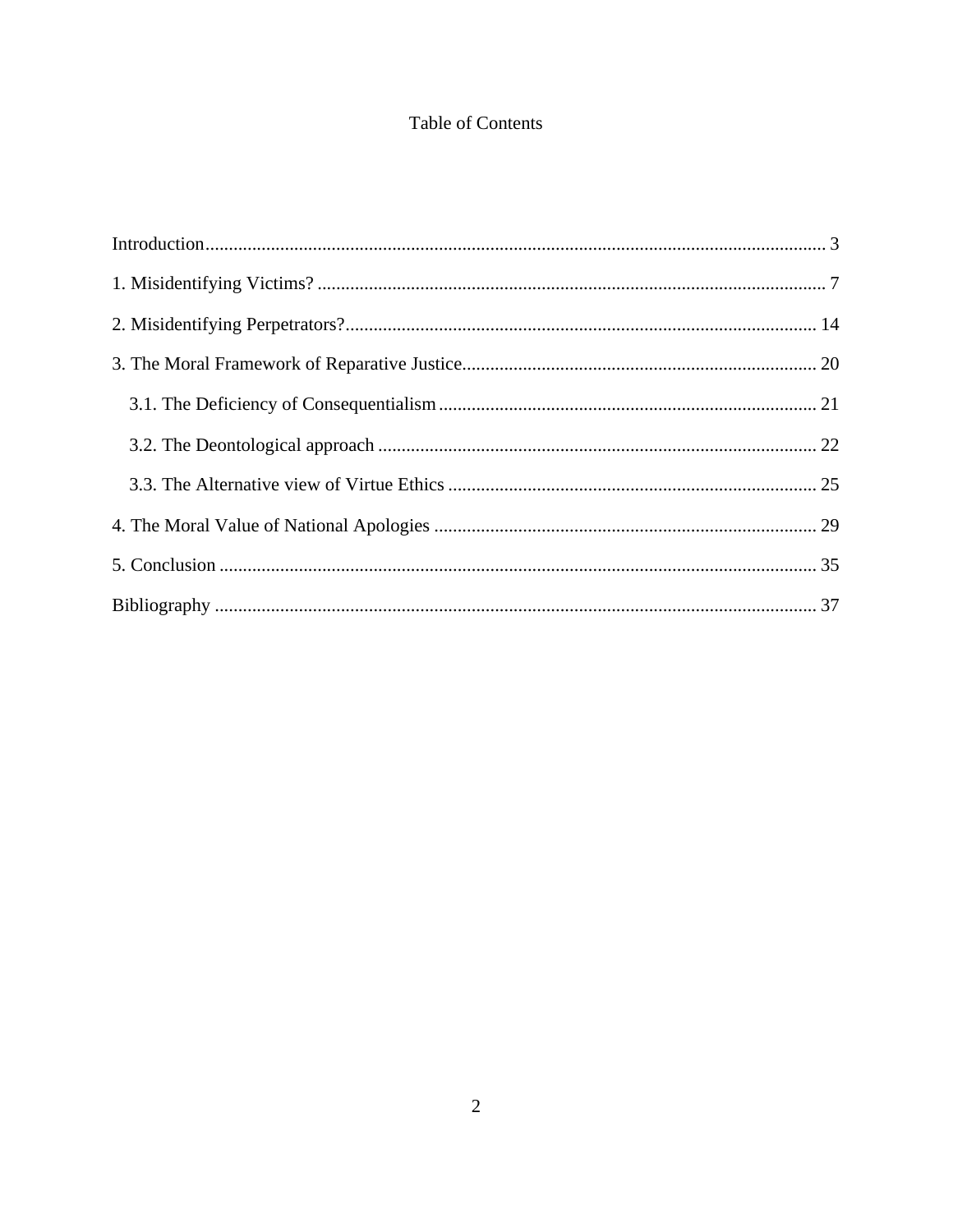# **Introduction**

*"The young and old generations must and can help each other to understand why it is vital to keep alive the memories. It is not a case of coming to terms with the past. That is not possible. It cannot be subsequently modified or made undone. However, anyone who closes his eyes to the past is blind to the present. Whoever refuses to remember the inhumanity is prone to new risks of infection."*

*Weizsaecker's speech May 1985 –*

Disputes about writing a common history after conflicts which have occurred in the past often overshadow the relations of states for generations later. It is impossible to mention all contemporary political debates concerning past conflicts in the recent as well as the more distant past because of their extensive number. The ongoing conflict between Israel and Palestine, disagreements between the former members of Yugoslavia as well as the Soviet Union are only a few of those worth considering. They clearly show two things - that perceptions of the past undoubtedly matter in contemporary politics, and that conflicts do not necessarily finish by ending a war or signing a treaty concerning the object in question – be it land, property or policy disagreements (Bell, 2006: 29). There is more to a conflict than unjust misappropriation of land or property, and consequently - there is more to conflict resolution than settling the issues around it. Negotiating such an agreement can send a positive signal to the parties involved that they are willing to end the violence, but the emotional issues generated by the violence itself can cause a danger of resuming hostilities even after coming to an agreement about the object in question (Negash, 2006: 217). Thus in order for a conflict to be truly resolved what needs to follow is the lengthy process of reconciliation aimed at eradicating the emotional barriers between those involved and resuming trust between the victims and perpetrators.

On May 5, 1985, delivering a speech on Bundestag commemorating the  $40<sup>th</sup>$  anniversary of Germany's defeat in the Second World War, German President Weizsaecker emphasised that the generations have to contribute to learning lessons from the past, because "anyone who closes his eyes to the past is blind to the present." (Weiszaecker, 1985)There is a past, which cannot be forgiven and must not be forgotten. Having left a legacy of pain, trauma and injustice,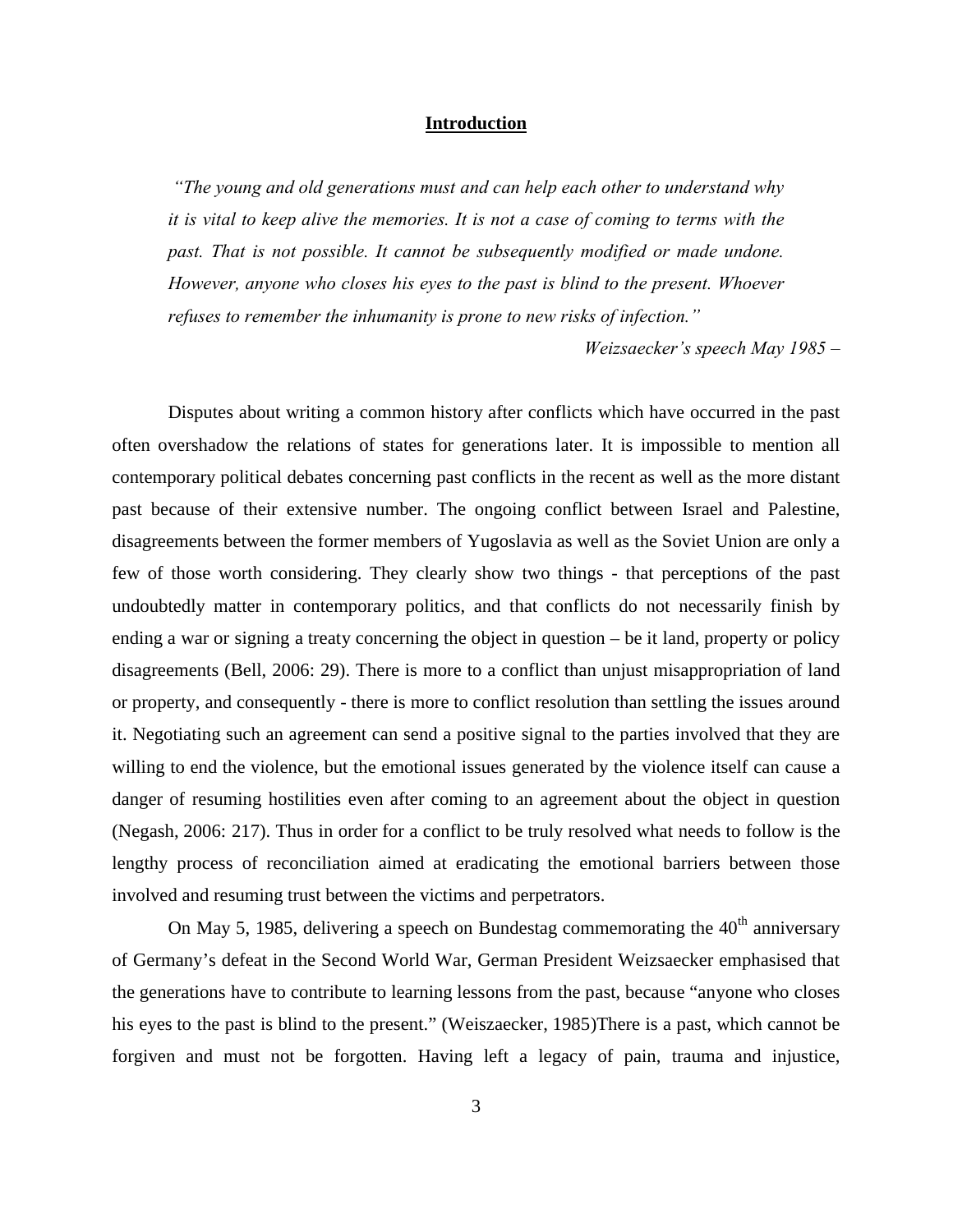understanding the past can contribute to children learning from their parents' mistakes. However, in order for this to be possible, it needs to be remembered and corrected in a way which allows for mutual emotional accommodation between the supposed victims and perpetrators. But what measures can most effectively bring about reconciliation and accommodate the process of restoring trust?

Recently national apologies have received a great deal of attention in a variety of academic disciplines such as law, sociology, psychology and philosophy. This attention has been triggered by the large number of apologies issued lately as well as the perception that they could in a way repair the past that cannot be undone thus contributing to settling the emotional issues brought about by historic injustice*.* However, it is exactly because apologies are commonplace, that the meaning of what it actually means to deliver or receive a national apology remains vague and ambiguous.

National apologies serve as official acknowledgments of collective responsibility for historical injustices delivered by states to other states or communities. An apology is usually delivered by individuals representing the state, but having a distinctly political character is perceived to be indicative of the opinion of the collective – usually, the nation. This paper will not consider the nation as a specific form of a collective, because apologies can also be delivered to victim communities that do not constitute a nation or do not even have an institutional representation, such as the indigenous peoples or religious or ethnic communities. Moreover, the discussion on general collective responsibility is also applicable to the one of national responsibility, but limiting the discussion to nations exclusively would close its potential applicability to the debate about the responsibility of any collective.

Justice generally demands that the perpetrators are punished, and that victims are restored to the position they were in before the injustice occurred. Often this is done either by restoring a stolen property, or, when this is impossible, victims should receive compensation equal to the value of what was unjustly taken from them, possibly accompanied by compensation for the harm resulting from the wrong (Thompson, 2005: 2). This is considered to be sufficient enough to alienate the moral trauma incurred by the victim and satisfy his feelings of vengeance.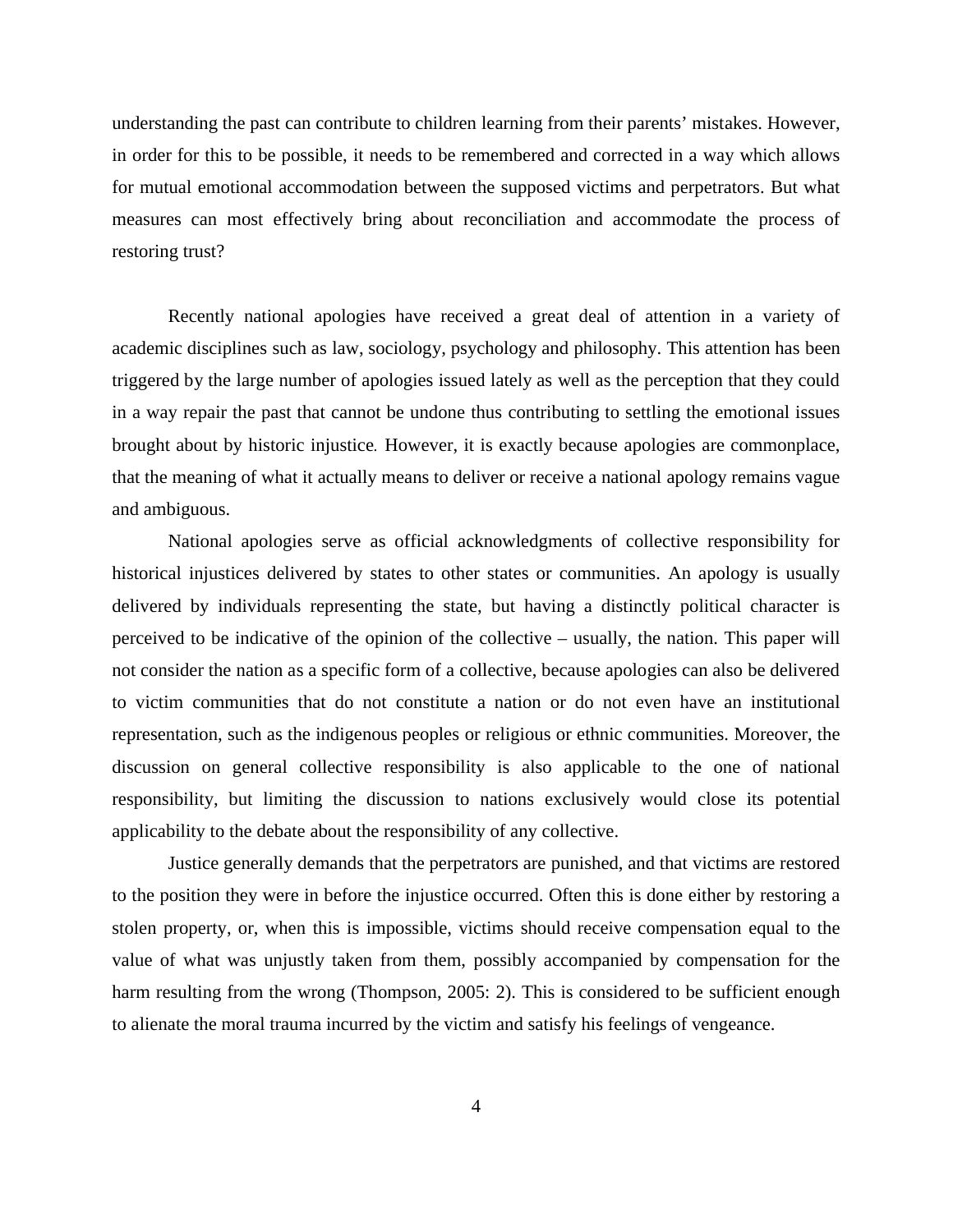In situations where the initial perpetrators and the victims cannot be clearly identified because they simply no longer exist, it is not clear who should be held accountable for past injustices, what measures should be taken to correct the wrongs committed in the past or indeed if anything should be done about the past at all. Such conflicts and will be the focus of the paper.

There are many examples of political leaders expressing regret, remorse or apologising to the victims or their descendants for past wrongdoings. The Vatican remains the leader in the number of apologies issued by a political body, having delivered more than 300 apologies for the crimes perpetrated by the Catholic Church throughout years; Queen Elisabeth II has apologised for the wrongs done to Maoris in New Zealand; Tony Blair apologised for the lack of help during the potato famine in Ireland in 1840s and everyone still remembers German chancellor Willy Brandt falling on his knees before the monument of Warsaw Ghetto uprising of 1943, during his visit to Poland in 1970 thus acknowledging responsibility for the Holocaust. However, the examples of failures to deliver an apology for historic injustices also constitute a considerable number. The most notorious debates concerning a lack of apology involve Turkey repudiating the Armenian genocide in 1915, the failure by the Russian Federation to account for the crimes committed by the Stalin regime, the refusal by Japan to acknowledge official responsibility for the atrocities committed in China during the Second World War and the Peoples Republic of China not apologising for any of its atrocities committed in Tibet or against its minorities (Daniels, 2003: 8-10).

There are generally three approaches towards national apologies as a means of repairing historical injustice. Some dismiss them as empty symbolic politics or as standard means of winning favour without paying a real price for one's mistakes. Instead they prefer discussing monetary restitution as a practical, not symbolic means of accepting responsibility. Others perceive symbolic gestures such as apologies as an important element in acknowledging responsibility, but insist that they ought to be followed by material commitments. This paper will adhere to the third view represented in the academic literature, which perceives an apology as the central and most important element in rectifying past injustices, without which the attempts to renew the relationship between the parties involved, remains the focus of retributive means,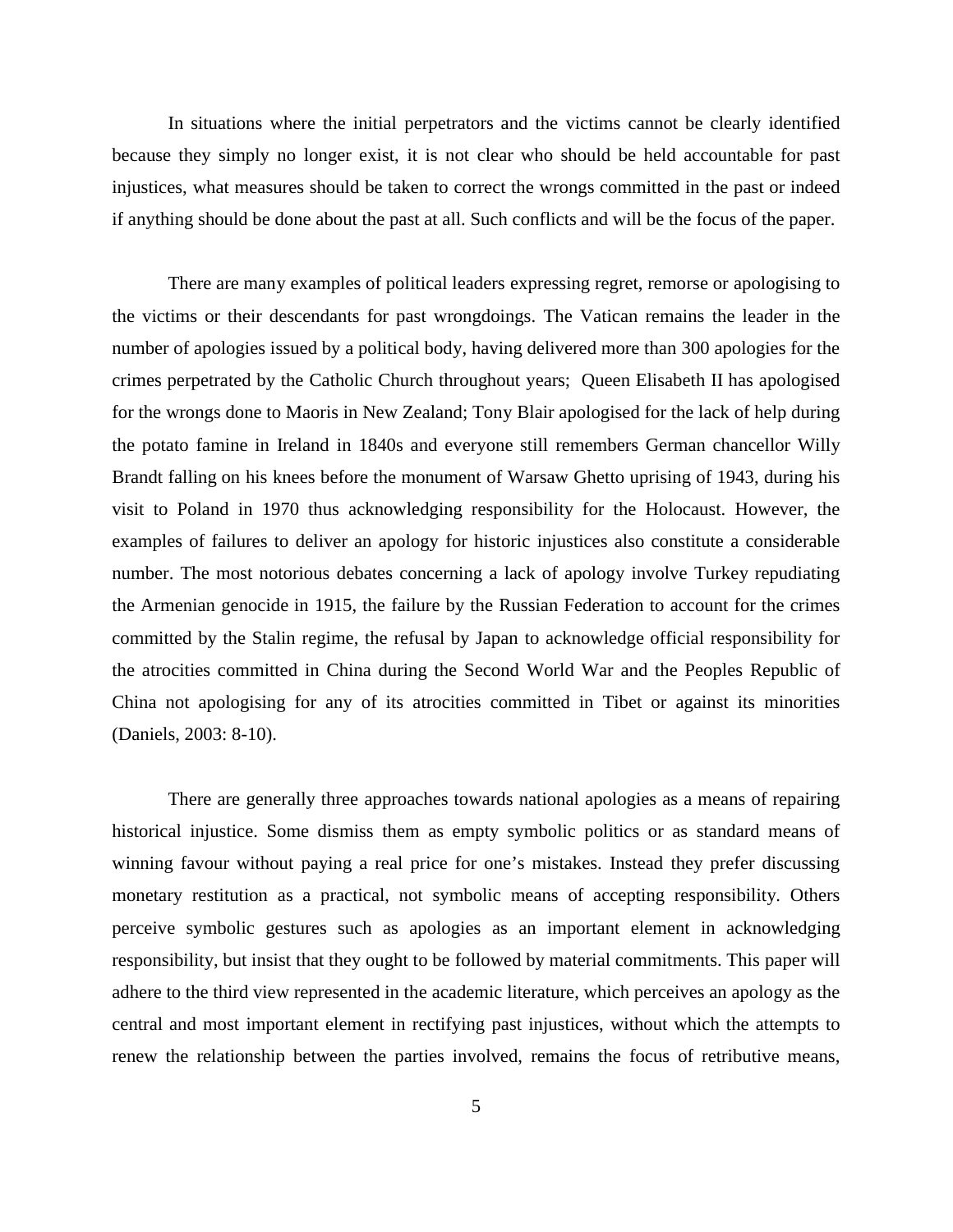based on punishment and easing the feelings of vengeance. Rectification and reconciliation should be aimed towards establishing positive relations in the future, rather than settling the debts with the past. Therefore the notion of punishment is not a successful starting point in these cases. On the other hand, Girma Negash is right to assert that national apologies in diplomacy generally tend to stem from national self interest, lacking a dialogue on behalf of both sides thus stripping apologies out of their moral meaning (2006: 110).

While it is impossible to find one concept which would be applicable in all cases, the basic moral principles of responsibility should apply to all transgenerational searches for justice alike. Negash notes that in order for apologies to be taken seriously, diplomats and policy makers require certain criteria or standards to follow so as to "enhance their efficiency and benefit from a better understanding of the concept" (2006: 154). Unless more work is devoted to this research, the concept of national apologies will remain as contested as it is and will only acquire more scepticism around it.

This paper will attempt to establish the normative moral framework of reparative justice and provide a better understanding of how and under what conditions apologies ought to be used in international relations.

In order to understand the potential power and use of apologies in the area of international relations, it is first necessary to justify transgenerational responsibilities. One of the basic reasons for the scepticism about national apologies and reparative action in general is the objection that they misidentify the victims and the perpetrators. According to this view any action aimed at resolving the past results in the living paying the price instead of the dead and the living receiving an apology on behalf of the dead. However, to dismiss all past wrongdoings as unimportant, simply because the perpetrators or the victims are no longer alive, would seem counterintuitive because of the role historic debates play in contemporary politics.

Therefore Chapter 1 will distinguish if the descendants of the initial victims ought to receive any form of rectification at all, concluding that the victimisation, initiated by injustice done in the past is still ongoing as it inflicts a trauma on their identity. Chapter 2 will further examine if reparative justice misunderstands innocent descendants as guilty for injustices their forebears committed, arguing that transgenerational responsibility has been mistakenly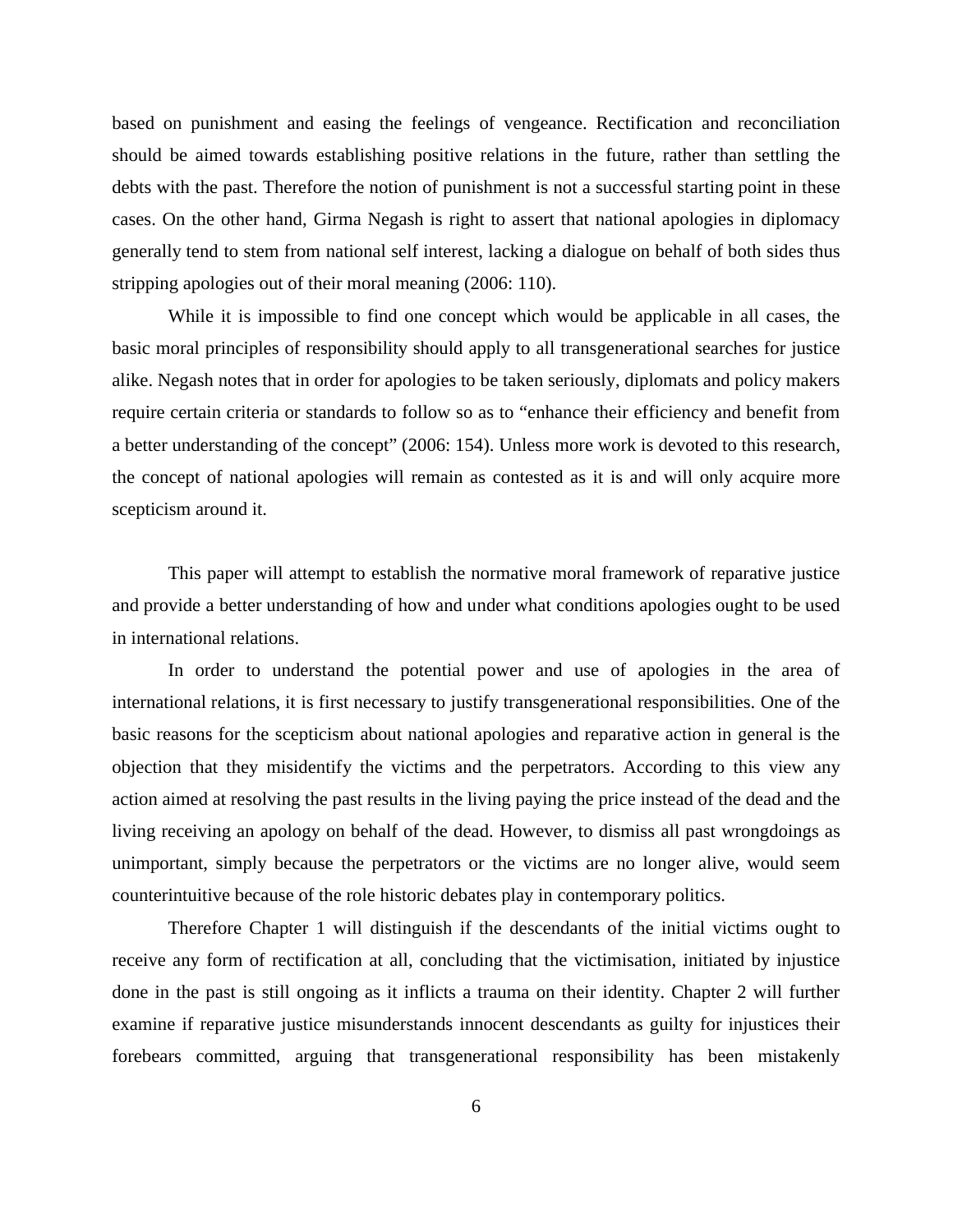associated with guilt. Acknowledging responsibility is radically different than acknowledging guilt, and would significantly benefit the collective associated with the perpetrators. Chapter 3 will further establish the normative moral framework around thinking about reparative justice. While repudiating the consequentialist and deontological reasoning due to their material and obligatory nature, it will argue that virtue ethicists present a more valuable starting point for emotional accommodation between future generations – the character of the moral agent. The moral value of reparation lies in symbolic gestures and their promise towards the future. Finally, Chapter 4 will examine the potential power of national apologies to express this symbolism, arguing that, if used according to their moral standards and practically implicating not only the recognition of the past, but also affirmative action, national apologies are a crucial element for any efforts of repairing the past and have the power to signal genuine intentions thus giving way for further reconciliation.

Having presented the theoretical and historical framework of the question and exposed its main problematic, this paper will first analyse whether the descendants of the initial victims are owed any reparative action at all. Hence if their request for reparative action would not be grounded in justified argumentation, the debate about national apologies after the victims no longer exist would be unnecessary.

# **1. Misidentifying Victims?**

The main argument against the descendants being perceived as victims themselves is indicated by Janna Thompson as the "Exclusion principle", which underlines that the demand of reparative, as well as retributive justice be that individuals are linked with the injustice in question in order to be entitled to anything (2001: 116). If this was not the case, any action concerning the rectification of the past would simply be transferral of the injustice towards innocent third parties – the descendants of the perpetrators unjustly "paying" the cost.

This is why there are generally two ways of satisfying the claims of the victims' descendants' to restitution in the academic literature linking them to the wrongdoing. One view is based on inheritance and claims that peoples' special status as descendants of initial victims entitles them to possessions unjustly taken from their ancestors, which they would have inherited had the injustice not happened. Such an approach is clearly based on justifying claims of a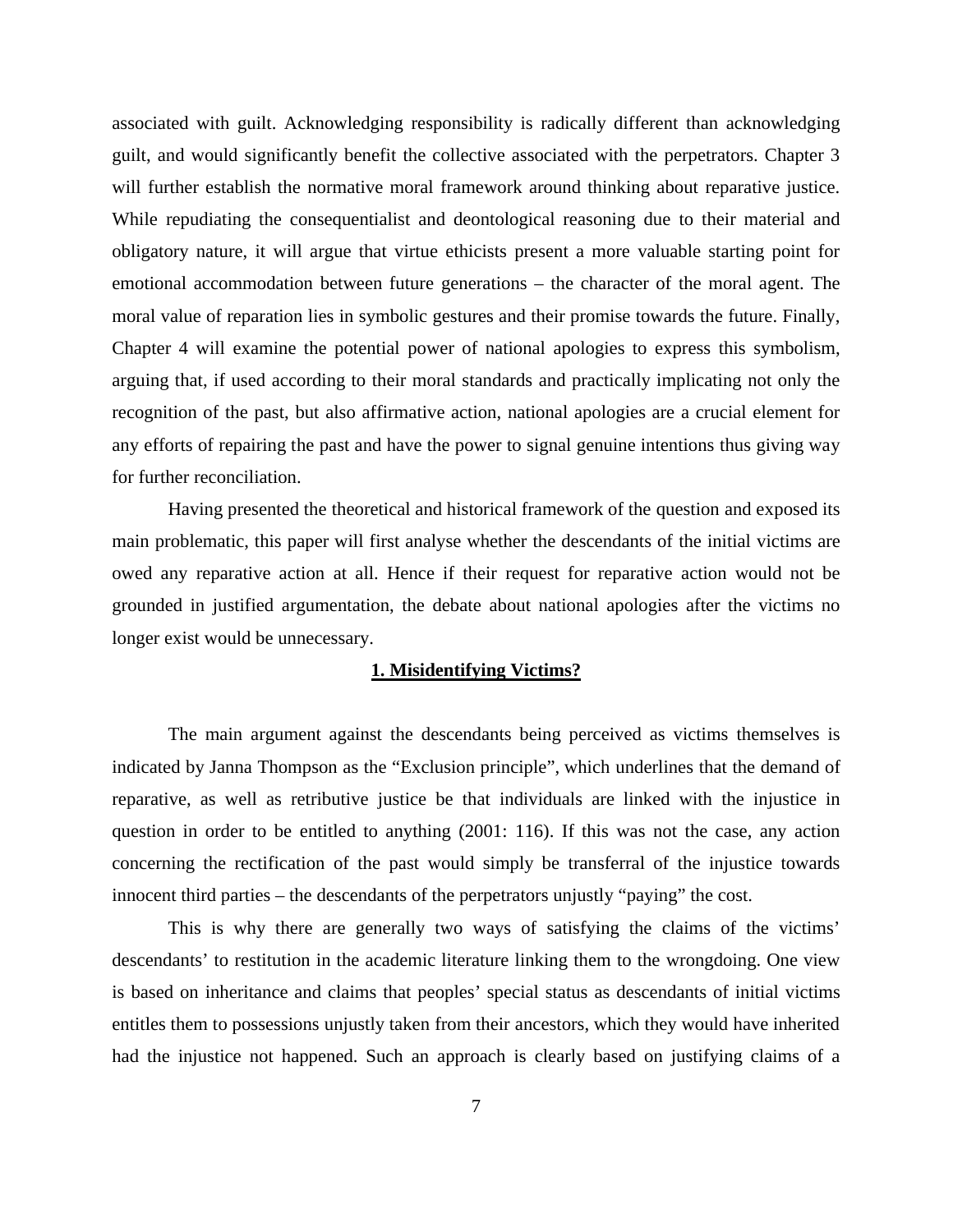material nature and according to it, the descendants of victims of rape, torture, discrimination or maltreatment could claim nothing (Thompson, 2002: 108).

According to the other view, namely the justification of an ongoing harm, the victims are expected to prove that the injustice has violated their rights (usually – rights to inherit possessions by their ancestors) and made them worse off than they would be, had the injustice never happened (Thompson, 2002: 104). This approach does not get us very far, because the claims of the descendants of the victims would have to be weighed off against the claims of the descendants of the perpetrators, who currently own the property or object in question. Failing that, one could not prove that injustice would not be *transferred* by taking the property (or object) from their current owners, who might have come to possess it by rightful means.

The problem with both accounts is that they are focused on establishing the material claims of descendants. But moral and financial claims differ significantly, because it is possible that an injustice no longer has a physical effect on present generations, but still causes unjustified harm (Miller, 2007:156). When it comes to discussing material claims, Waldron suggests that historic injustice is superseded by time because of the number of possible individual choices that could have affected the outcome of property ownership (1992). He argues that people build their lives around what they have, not what they could have had, had it not been misappropriated from their ancestors. Thus claims for possessions evaporate with time, making it impossible to distinguish what would justly belong to whom.

To claim that all land should be returned to Native Americans seems wrong towards the people inhabiting it now, but to distinguish how much money should be compensated for the unjust misappropriation of their land is almost impossible. Adapting solely a materialistic approach undermines the extent of the historic injustice and objectives of any attempt of rectification.

Historical injustices do not only consist of material wrongdoings. These are wrongdoings which have theoretically ended, but their consequences continue to impact those alive today and the (memory of the) injury continues to demand attention years after the injustice (Barkan, 2000). To establish that material reparation no longer persists does not imply that no other form of restitution ought to be established.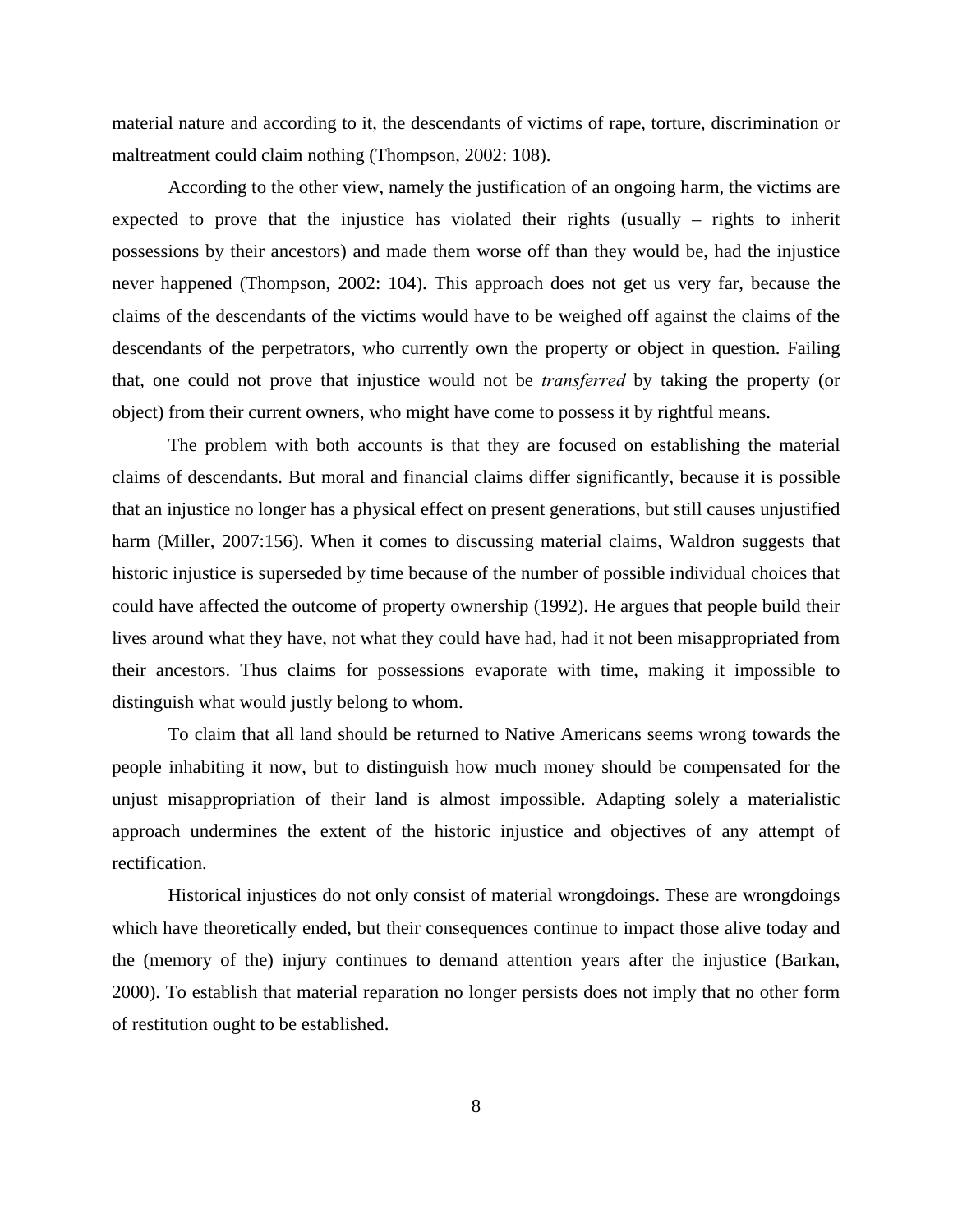Not all crimes are capable of impacting future generations. Wrongdoings targeting an individual can to a certain extent influence some people in the future, such as his friends or family, but this is not a wrongdoing of a collective scale which could potentially require correction of a collective scale. However crimes that are aimed at all members of a certain group as a unit sharing a particular characteristic cannot be simply forgotten (Löwenheim, 2009: 540). Such crimes disregard the individuality of the victims by targeting them because they belong to a certain group or share certain characteristics, such as ethnicity, race or nationality. They share this "endangered" characteristic with others in the past, present as well as future. Unless corrected, this injustice will affect the actions and decisions of people, who might not be even alive at the time of the conflict.

It would also make no sense for a collective acknowledgment of responsibility to be made after a crime committed by one individual in the past*.* This is firstly because an individual alone does not have the capacity to perpetrate injustice so grave that it could resonate in the future with strength sufficient enough to impact a collective; and secondly, since national apologies are perceived as a *collective* acknowledgement of responsibility, the actions of one individual do not necessarily portray the ideology of the overall collective, thus the previously mentioned link of liability is missing. The concept of a *lone genocidaire* is theoretically possible, but practically one individual cannot perpetrate crimes of such an extent by himself. It is feasible to assume that in case his actions would not fulfil the second criterion - enjoy the support of others, he would be eventually stalled and punished accordingly, before having climaxed in what could be considered genocide (ICTY 1999).

Cases when individual crimes are caused by a system or involve the intention or agreement of a considerable amount of people, are different. Such are collective actions, actively or passively implicating a large number of people in its perpetration or bringing the action about. This combined with the injustice against characteristics and identities discussed above has the capacity to have future implications by inflicting an unjust trauma to the descendants of the victims. This trauma is then absorbed by and integrated in the collective memory thus playing an instrumental role in shaping the collective identity for generations to come (Bell, 2006: 5).

An important characteristic of trauma is its retroactivity – the fact that it is not experienced before or during, only after a terrible event. It builds into people's consciousness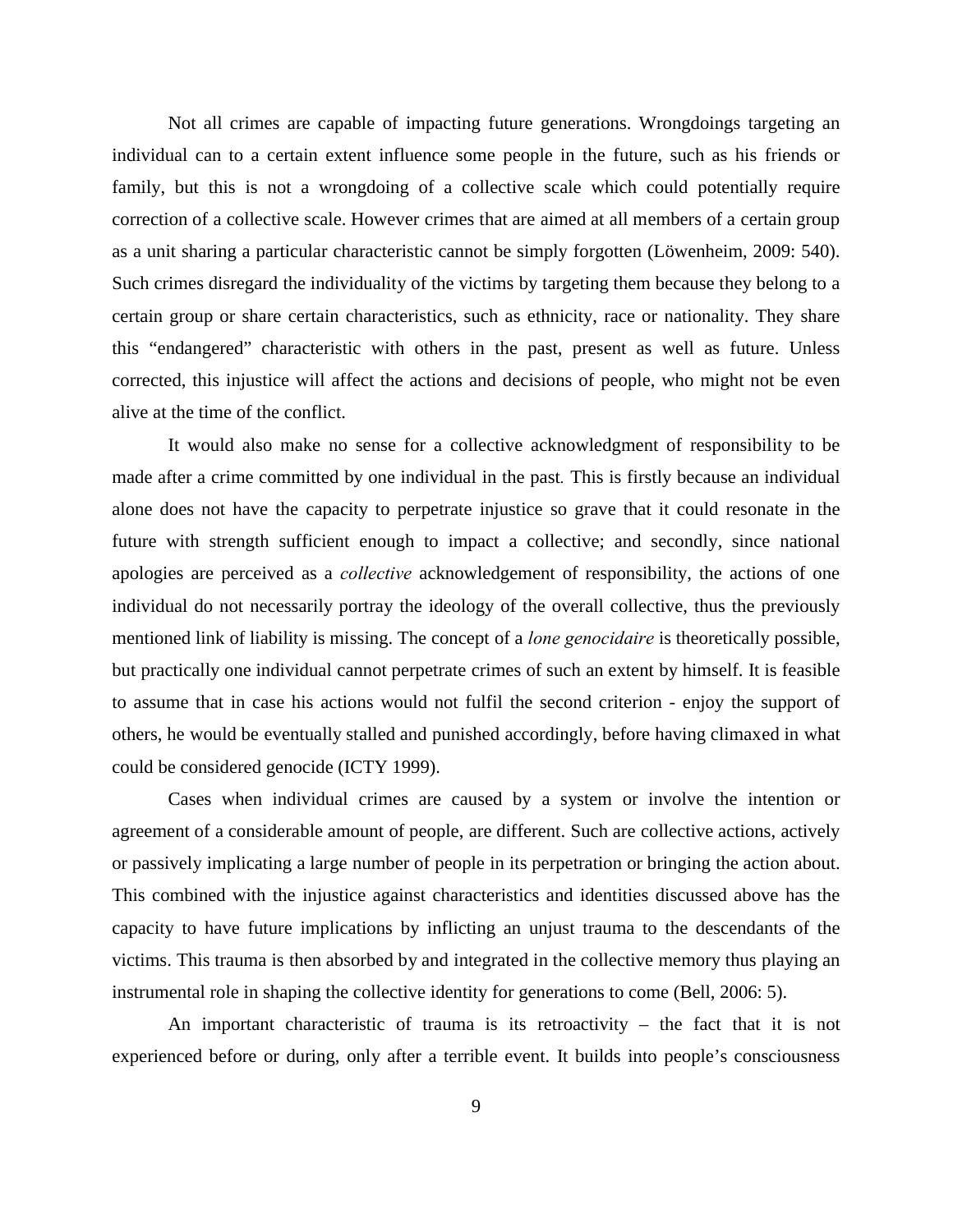and makes them frightened of similar experiences in the future (Edkins, 2006: 107). Trauma is therefore a peculiar phenomenon because it has to do with the past, but often a past so distant that it cannot be located within the span of the memory of an individual. This expands the scope of injustice as it is generally perceived, because it implies that people sharing the same characteristic to which the injustice was done, are unjustly implicated in the wrongdoing of the past. Thus they fear and distrust the perpetrator group due to a characteristic of their identity which is perceived to still be under threat, even if there is no visible evidence of it. It can be transmitted through society over generations through collective memory and historical narratives, influencing their memory of the past, perceptions of the present and hopes for the future. Hence, when the perpetrators commit a crime that disregards people's identity, the targets of the crime are no longer individuals, but collectives united by this characteristic, whether they have an institutionalised representation or not.

Because of the type of crime, distrust is what the victim group legitimately feels towards the perpetrator. With their identity being associated with a grave injustice, they may feel humiliated and want to revenge the wrongdoing. Donald Shiver points out that cherishing hope for revenge is how sufferers of atrocity cope with their memories (1995: 67). If in individual cases punishment serves as means to ease the feelings of victims' vengeance incurred by a wrongdoing, what can relieve these feelings when the perpetrator is dead and there is no one to justly target vengeance to?

A rather popular view resists the necessity to settle the historic account in general. It insists that since the past cannot be changed, both sides should simply forget the injustice and move on towards the future. It claims that what is in the past should remain in the past and groups should rise above the injustice which stand in the way of positive future relations. The injustices were not committed by present day individuals, thus it would be more useful for the descendants of the victims to triumph over the injustice and not let it stand in the way of current relations (Corlett, 2001).

While it might be best for everyone to forget past wrongdoings and move on, such an approach is not only impossible, but also unjust. Firstly, Tzvetan Todorov rightly notes that one cannot be made to forget, simply because forgetting is not an act of will – something people can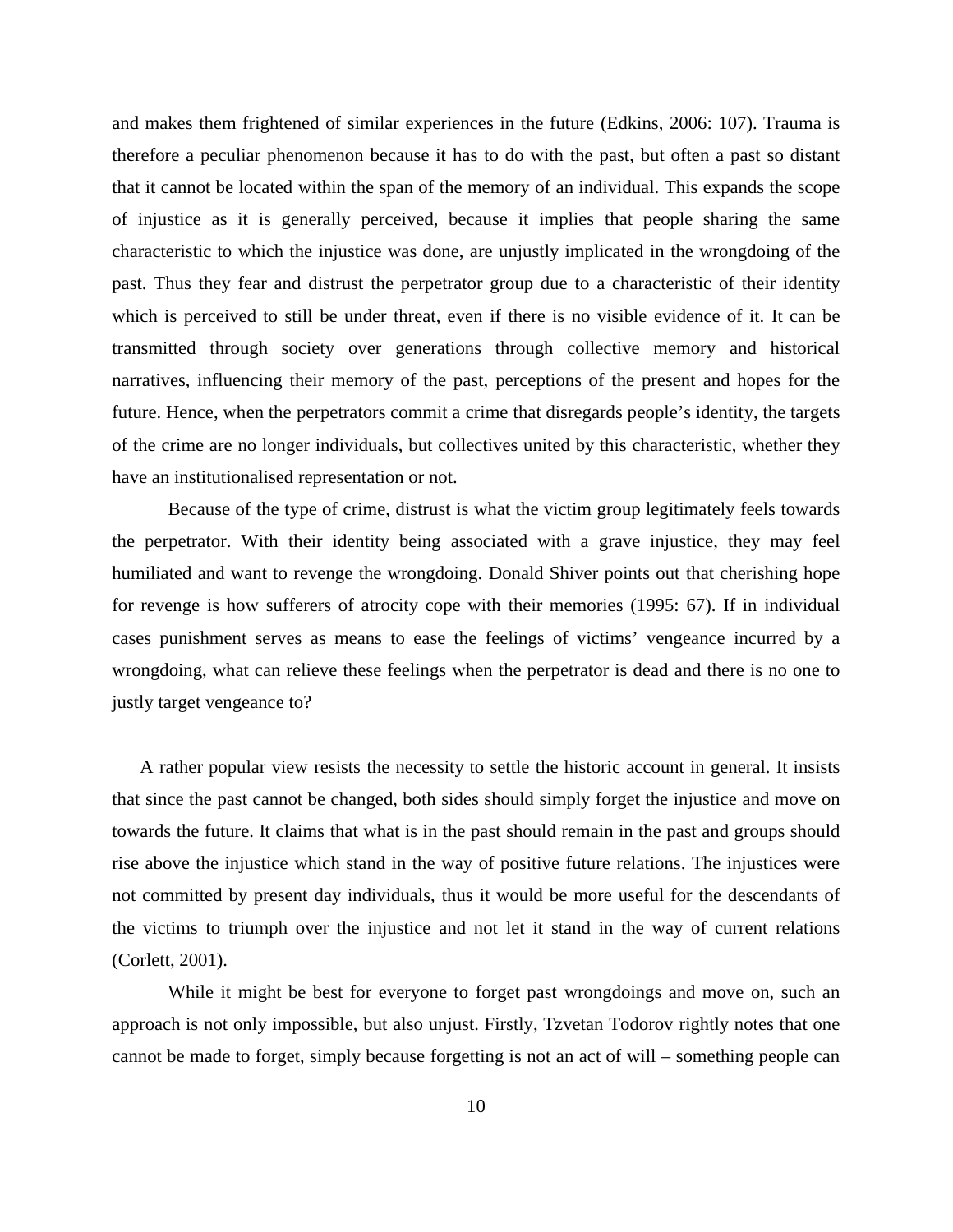decide to do one day (2003). Thus there is no choice between the actions of remembering and forgetting. Rather the choice persists between and the discussion should be based around different ways of remembering.

The suggestion for everyone to *move on* also misinterprets the idea of what unites people living in a society. It presumes generations to be successive, resting on the idea that every new generation replaces the previous one. Daniel Butt points out that in most cases the recognition of past wrongs is based on this view, allowing for new generations to have no accountability for the actions of their ancestors. This interprets any claims that have to do with the past as establishing material claims for generations, which have nothing to do with the past injustices (2006: 3). However, Butt also concludes that such view is inconsistent, because in theory as well as in practice any society is overlapping with the previous generation rather than succeeding it. Every future generation includes individuals from the previous one and thus cannot be understood as replacing them. Rather this establishes a society that stretches throughout time. Such collectives in a way give individual actions immortality and purpose, and extend beyond the life-span of an individual. Therefore a community is a continuous society that influences the individuals' perceptions of themselves as well as of those of the past and future (Tamir-Yale, 1995: 430). This gives one a chance to understand his actions as eternal, valuable and worthwhile, allowing for the establishment of collective memory expanded in time. This memory is thus able to be passed on to others through narratives, outlining and shaping the identity of the collective.

Collectives are comprised of individuals. Individuals have the capacity to remember, make policies and pass memories forward. However, if they are to live together with common ethical and political values, they require a sense of past as well as a common hope for social justice and a better future (Litwack, 2008: 135). Thus, as individuals, we attain and expand our identity though identifying with larger groups such as family, friends, political or religious affiliations, etc. A part of our identity is comprised of belonging to these various collectives; a part of our past is comprised of the past of these collectives and our future is largely defined by the general objectives and interests of the future of these collectives. Alasdair MacIntyre argues that individuals approach their circumstances as bearers of particular social identities. So one is born with a past and to deny this would be to distort one's present relationships and undermine his identity (MacIntyre, 1981).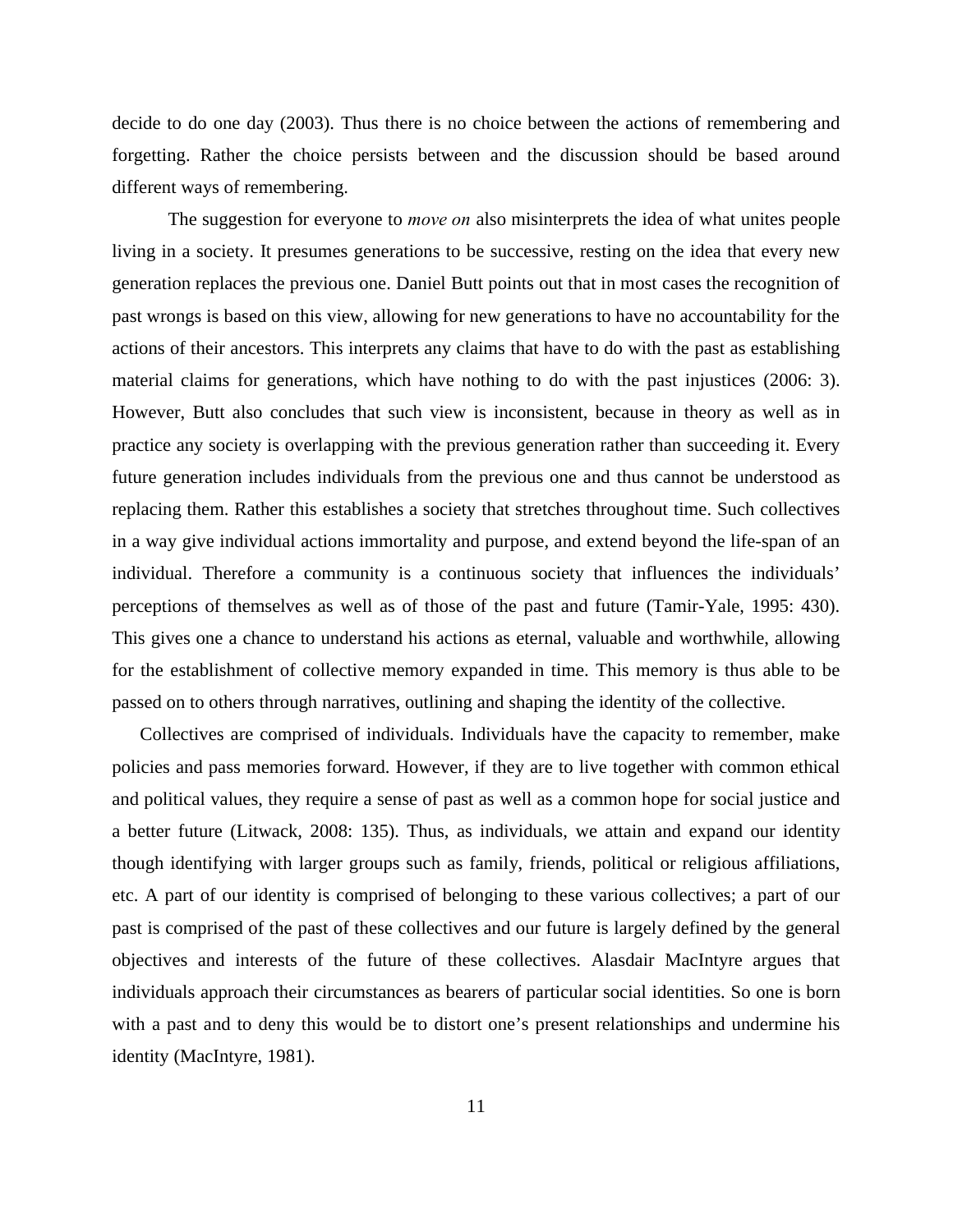If a collective has suffered atrocities in the past, this action and the glorification of those who died on its behalf might be the one of the few possible characteristics uniting the collective identity. This is especially applicable in periods after civil wars and newly established independence, when the need for a legitimization of power and a defining of belonging is necessary, but the recent history of violence only offers this as a standard of unification. All beginnings entail an element of recollection (Connerton, 1989: 6).With time this traumatic memory can become a part of the culture and can be taught and passed on from one generation to another (Fierke, 2006). Therefore, instead of being a communities' past, it becomes a continuing story of today, leading to shaping the general ideology of the public and shaping the ideas of the contemporary political thought.

This, in turn, allows an individual to associate himself with people he has never met and actions he has never experienced. It allows him to imaginatively live through the experience of others, prospering when the collective prospers and suffering, when it is in perish (Tamir-Yale, 1995: 433). Imagination plays a big role in the construction of a collective identity. Since a collective identity transcends through time, it is possible for a member of this community to also be traumatised by something that happened to other members of his collective in the past. Abdel-Nour refers to voluntary fantasy as the bond between one's association with the past as well as the future (2003: 713). Through fantasy and imagination memories are able to travel through time, allowing one to identify with the experiences of others. This is true for positive association as well as for traumatic experiences, which get absorbed in the collective memory. These traumatic experiences cannot be forgotten because of the role they play in the shaping of collective identity (Tamir-Yale, 1995: 439).

Thus with their identity being associated with a grave wrongdoing, it is the present day community which still suffers from the injustice. Thus the true misunderstanding does not lie in misidentifying the victim, who deserves rectification. Instead what is misidentified is the injustice, which is not an act of the past, but rather constitutes a continuous wrongdoing. It is made continuous by having left emotional issues unresolved, forcing the victim collective to incur a trauma and possible transfer it to become one of the distinguishing characteristics of their identity. Priscilla Hayner compares unresolved conflicts from the past with wounds that have not been closed properly. Even if they seem to have healed, they will always cause danger of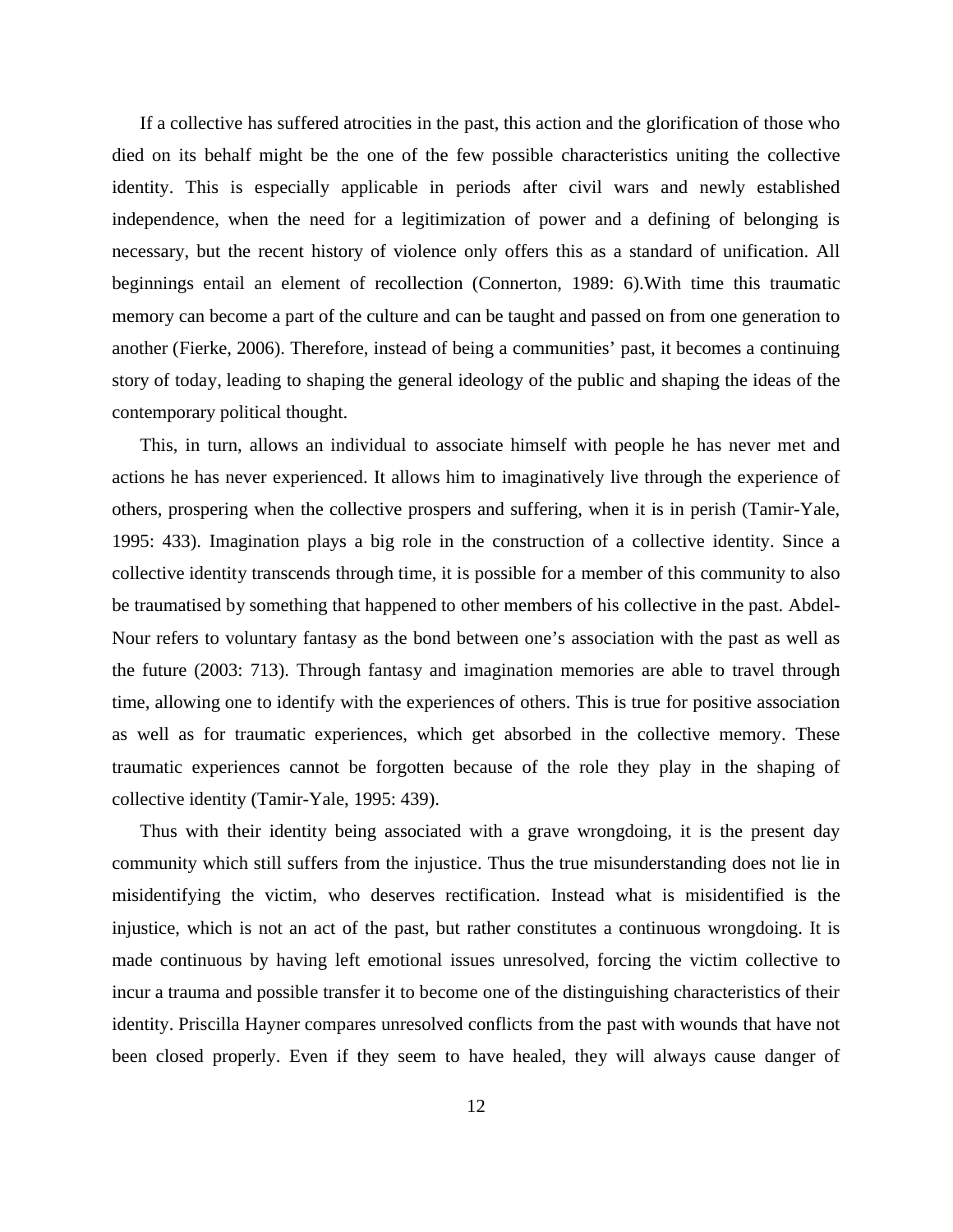infection (2006: x). In order for these wounds to heal, they need to be opened, cleaned, and closed properly. This analogy can be compared to the threefold process of resolving emotional issues  $- (1)$  remembrance opens the wounds; (2) regret and promise towards the future disinfects it; and (3) only time and constant affirmation of the good will can heal the wound completely.

Thus what is crucial for the conflict to be resolved emotionally and the relationship between the actors renewed is the phase of reconciliation that follows after the legal aspects have been solved. This phase is aimed at the restoration of relations between the parties involved. Reconciliation is therefore a process of mutual moral accommodation and societal healing which involves making the views of the parties on the past compatible with each other. And it is a lengthy process because it requires people who were once bent on hating each other, to enter in a new relationship of positive accommodation (Shiver, 1995: 74). Metaphorically it can be compared to the process of writing a *common* history – acknowledging the wrongdoings, collectively remembering and negotiating of the truth in order to be able to move on from an unjust past and cure the society as well as the relations between the actors. Only a dialogue can contribute to an objective history both sides can be content with. Victims and perpetrators presenting different interpretations of history can result in not only perpetrators undermining the extent of the injustice or denouncing it, but also victims over exaggerating the scope of the wrongdoing, or the scope of the negative influence of the trauma on the collective identity for that matter. Thus, a dialogue is crucial for reconciliation

Therefore the objective of reconciliation is clearly forward oriented and attempts to establish or build relationships free from distrust, lies and fear. However, because of the nature of historical injustice, the method to achieve it is backward-looking**,** because trust cannot be renewed without acknowledging and negotiating the truth about what happened in the past.

Having established that the descendants of the initial victims suffer from a trauma, implicated in their collective identity, due to historical wrongdoings committed against a characteristic shared by their ancestors as well as themselves, it is clear that the injustice is a continuous one, even if it is due to an event of the past. It implicates present day individuals in the historical wrongdoing due to emotional issues having left unsolved, causing them to not trust the perpetrators, thus standing in way for positive relations. The aim of corrective action should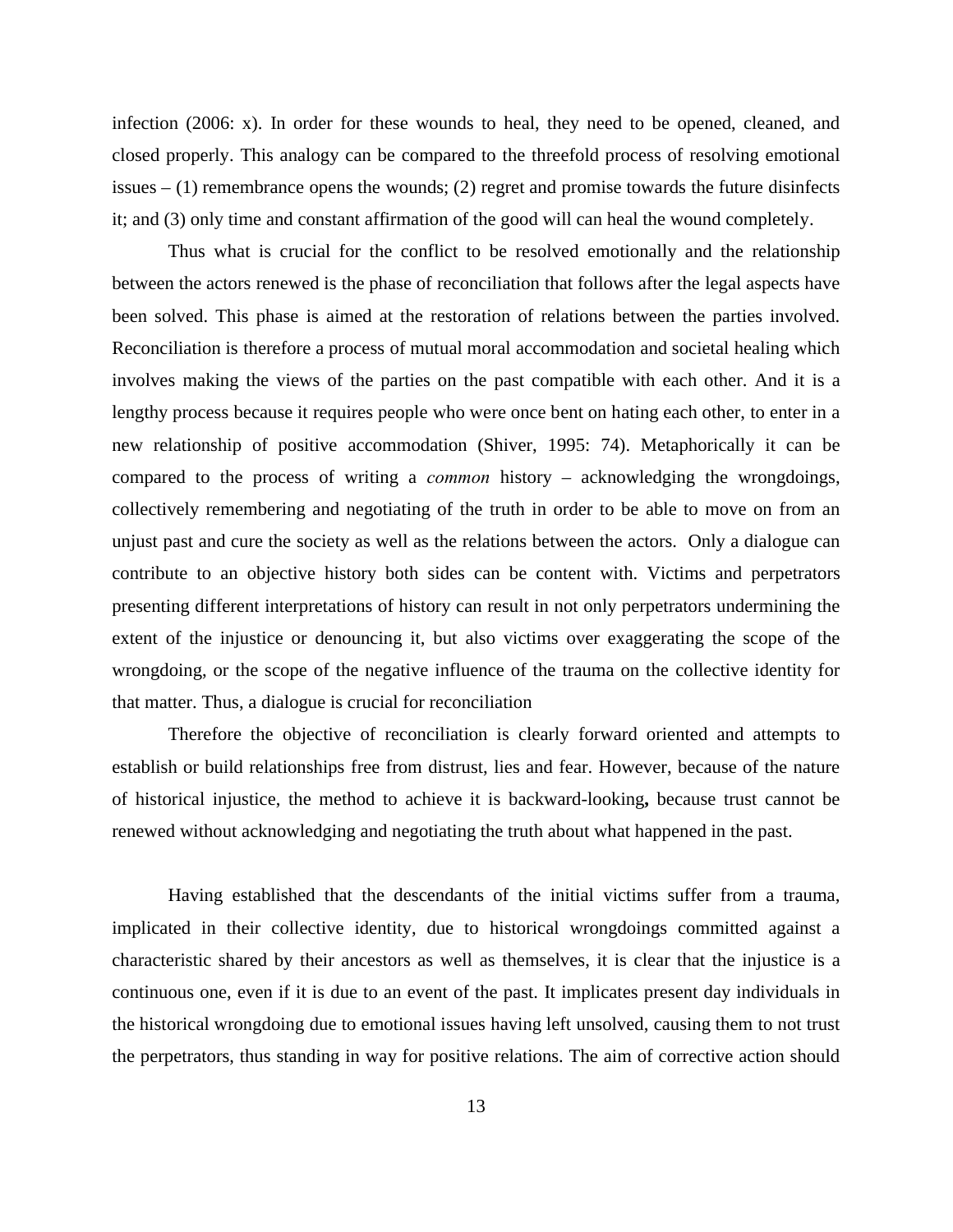thus be forward looking, aimed at establishing a dialogue between the parties to be able to facilitate reconciliation. However, having the victim party identified, it also needs to be clarified, who should take responsibility for the historical injustice and take part in this dialogue together with the victims.

#### **2. Misidentifying Perpetrators?**

With the initial perpetrators no longer alive, it is not clear why their descendants, who did not commit the injustice themselves, ought to be held accountable for the past. The central objection to reparative action on behalf of the descendants of the perpetrators is that it presupposes guilt as collective and intergenerational. Any liberal thought that associates responsibility to individuals only, is likely to resist the idea of collective or intergenerational accountability, adhering to the principle that the crimes of the fathers are not the crimes of the sons. On the other side of the continuum is the existentialist argument, which involves a strong belief in the binding forces of a society, as examined previously and perceives a membership in a group that causes great harm, as implicating all members of the group, even those who did not bring it about (May, 1992: 146). This attaches guilt solely by the virtue of belonging to a collective. The problem with identifying who is *guilty* is that guilt is inherently related to punishment and in order for punishment to be applicable, a connection of liability must exist between the agent and the crime. Thus it is necessary to first examine the presence of guilt in reparative justice.

It is true that due to the injustice, individuals in the traumatised collective might cherish feelings of revenge regardless of whether the perpetrators are alive or not. But tackling intergenerational justice from an objective of vengeance and punishment has to do with retributive instead of reparative justice.

Retributive justice considers punishment, inflicted as a result of vengeance as the morally appropriate response to a crime. Punishing the perpetrators can be beneficial because it can serve as an incentive for the victim to satisfy his feelings of revenge, but this is only appropriate in domestic and individual cases, when the victim receives some contentment knowing that the guilty have been punished (Minow, 1998). When those *guilty* of perpetrating the initial injustice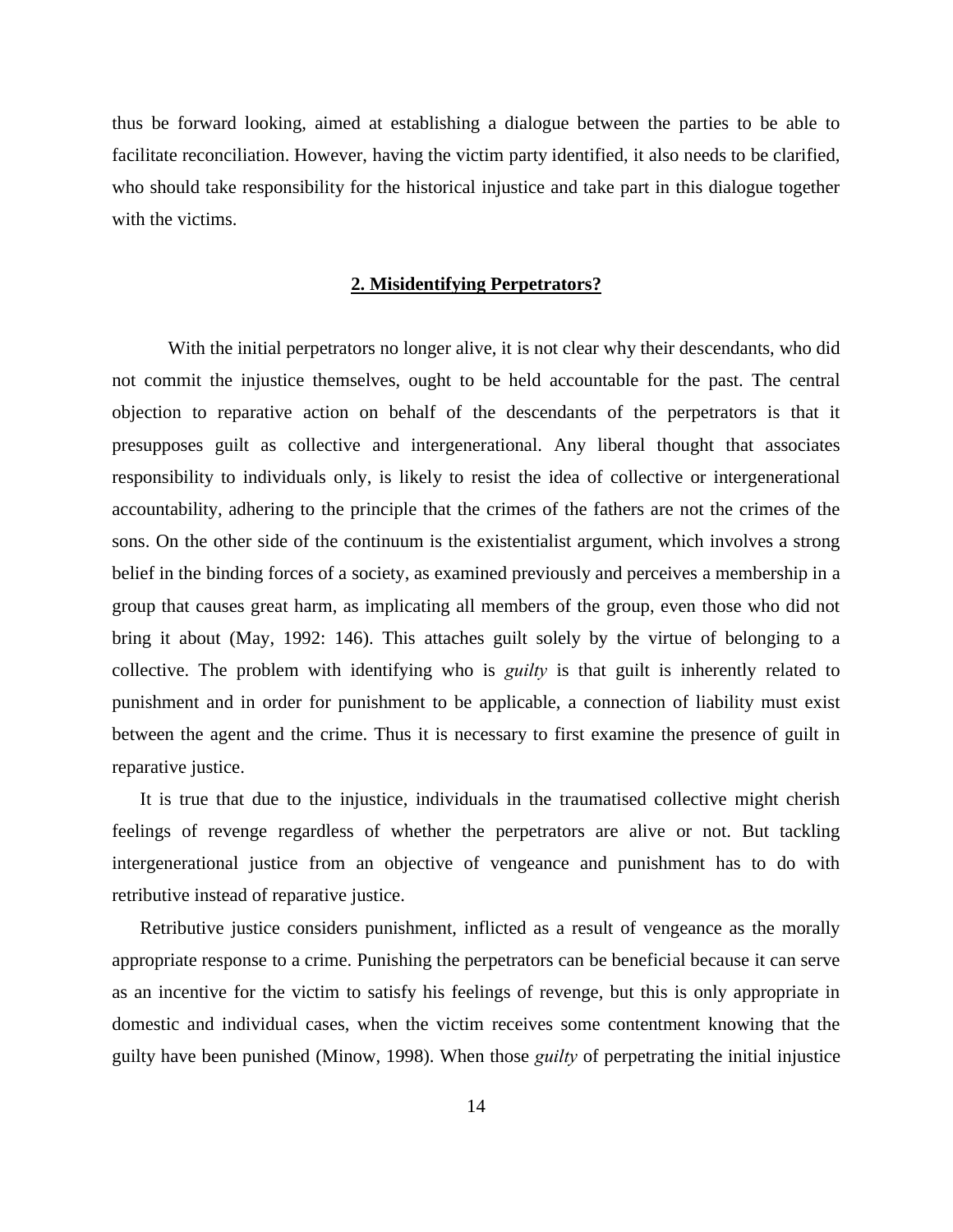are dead, there is still a feeling of a wrongdoing to be rightened, any attempt to understand rectification of the past as punishment would again transfer the injustice to substitute parties that are not directly guilty of the crime (Nussbaum, 1993: 89). However, no individual can be guilty for what one did not commit. There are other ways of being involved in a wrongdoing aside from being guilty. One can be morally accountable without being guilty. Blameworthiness, knowledge of the crime or marginal participation through abstention from any preventative action, even shame, remorse or regret can call about moral responsibility, while not having to do with guilt. Solely equating it with blame or guilt, makes us perceive moral accountability as not much different from legal liability (May, 1992: 34).

The same applies to the discussion of intergenerational responsibility. It would be much more appropriate (but still questionable) to draw a line of argument, in which the past generations would be held accountable for the actions of the present as in a way having created the moral background that brought these actions about. However, to assert that the future generations are *guilty or blameworthy* for wrongs committed in the past simply by the virtue of belonging to the collective, is against any liberal principle of justice. In order for an individual to be *guilty* for an action in the past, he must be in some way linked to the wrongdoing and when it comes to the descendants of the perpetrators, there is no morally appropriate way of asserting this.

The most common means of linking the descendants of perpetrators with past wrongdoings in order to justify reparations has been to detect if they are still benefitting from the injustice. This is usually done from a materialistic point of view, arguing, for example, that the descendants of the slave holders still benefit from the privileges and financial advantages granted to them by slave trade and should thus do something to repair this unjust inequality (Miller, 2007: 151). Usually such discussions result in a recommendation for material compensation, which seems to have become quite a universal approach to resolve issues from the past and the moral economy of restitution, as Barkan calls it, is "growing as a legal remedy in capitalist ideologies" (2000: 317, 318).

The problem is that attempts to repair historical injustices, which result in material restitution or compensation, tend to be understood by both groups as punishment. According to this, the descendants of the perpetrators owe compensation or restitution not because of a moral requirement of repairing the injustice of disrespecting people because of a particular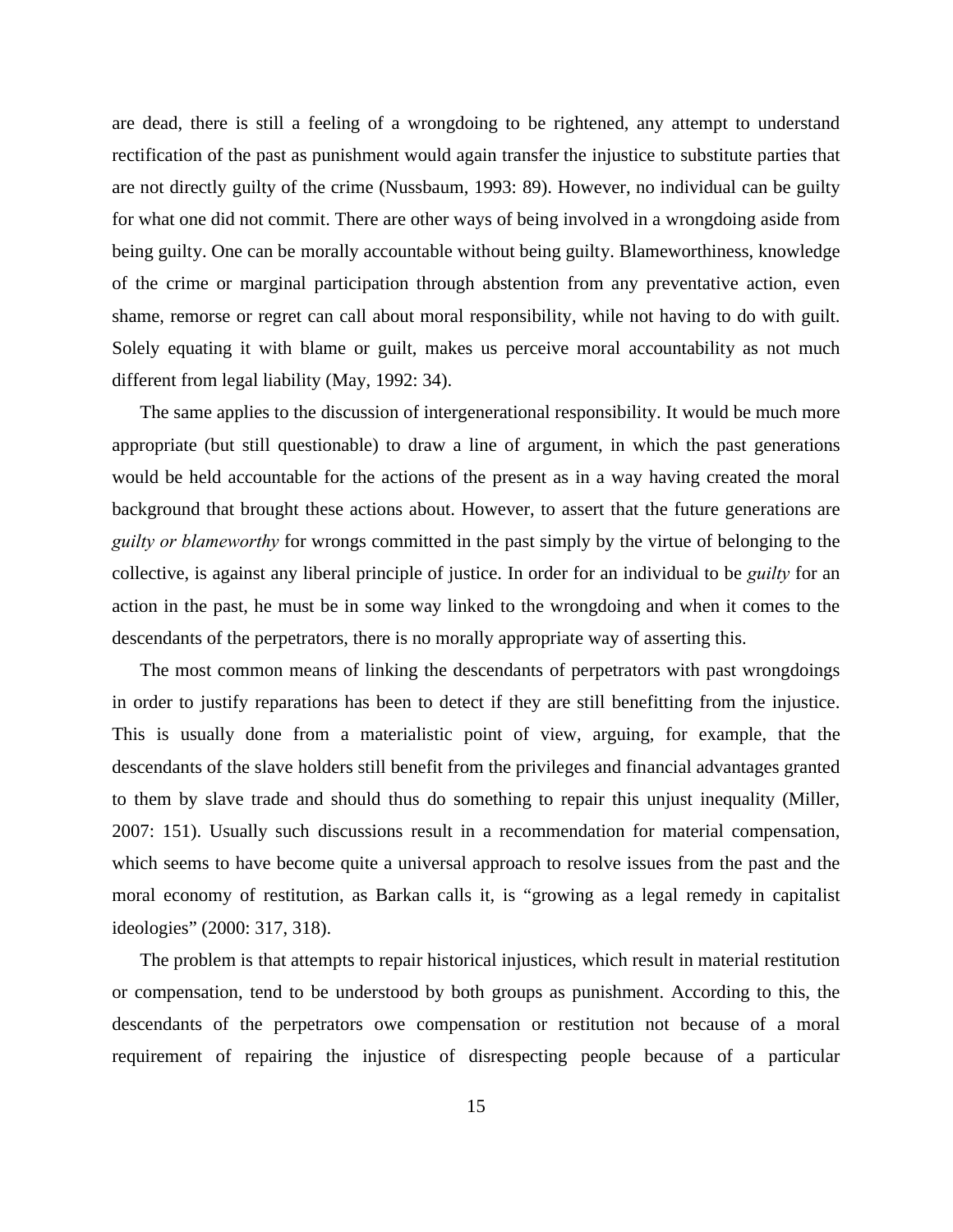characteristic of their identities, but rather because they are *guilty* of possessing something that has been unjustly appropriated. Such a justification is first of all inherently conditional, with the result that the amount of money claimed often depends on the financial situation of the perpetrator group. Secondly, because it is perceived as punishment, the perpetrators tend to assume forgiveness from the victim group and suppose that with having received their punishment, the injustice stands corrected (Branscombe, Doosje, 2004: 106, 107). In addition to the conditionality mentioned above, monetary claims, as previously argued, can be superseded by time, thus becoming more difficult to establish that the descendants of the perpetrators are *guilty* of benefitting from the effects of the injustice. According to such approach, if the claim of benefit could not be established, no additional reparatory action would be required and the claims of the victims would suppose to have been superseded by time.

This understanding, that reparative justice is inherently associated with compensation or other financial means has created a discourse in thinking about reparative justice. This discourse lies in the assumption that material means exclusively can repair historical wrongs and is even expressed in the contemporary meaning of reparative justice itself.

The word "*reparation*" originates from the Latin term *reparare,* meaning "restore, make ready again, put right". This is what reparative justice initially attempts to do with past injustice – it attempts to *put right* the wrongs which have been committed. However, it is defined by the Oxford Dictionary as "the action of making amends for a wrong one has done, *by providing payment or other assistance* to those who have been wronged". This explicitly implies the material understanding of the term, creating the discourse in the contemporary perception of repairing the past. The aim for reparative justice is to give individuals freedom from a past which is traumatic, unjust, and haunts them, not to give back everything that has been unjustly misappropriated. Material means can be, but they not necessarily are, a requirement of reparative justice.

Retribution and guilt does not translate well through generations so to consider any reparative action as punishment inflicted to future generations as a result of vengeance is simply transferring the injustice, making future generations unjustly pay the price for the past. This is because punishment and vengeance are backward-looking, whereas the objective of reparative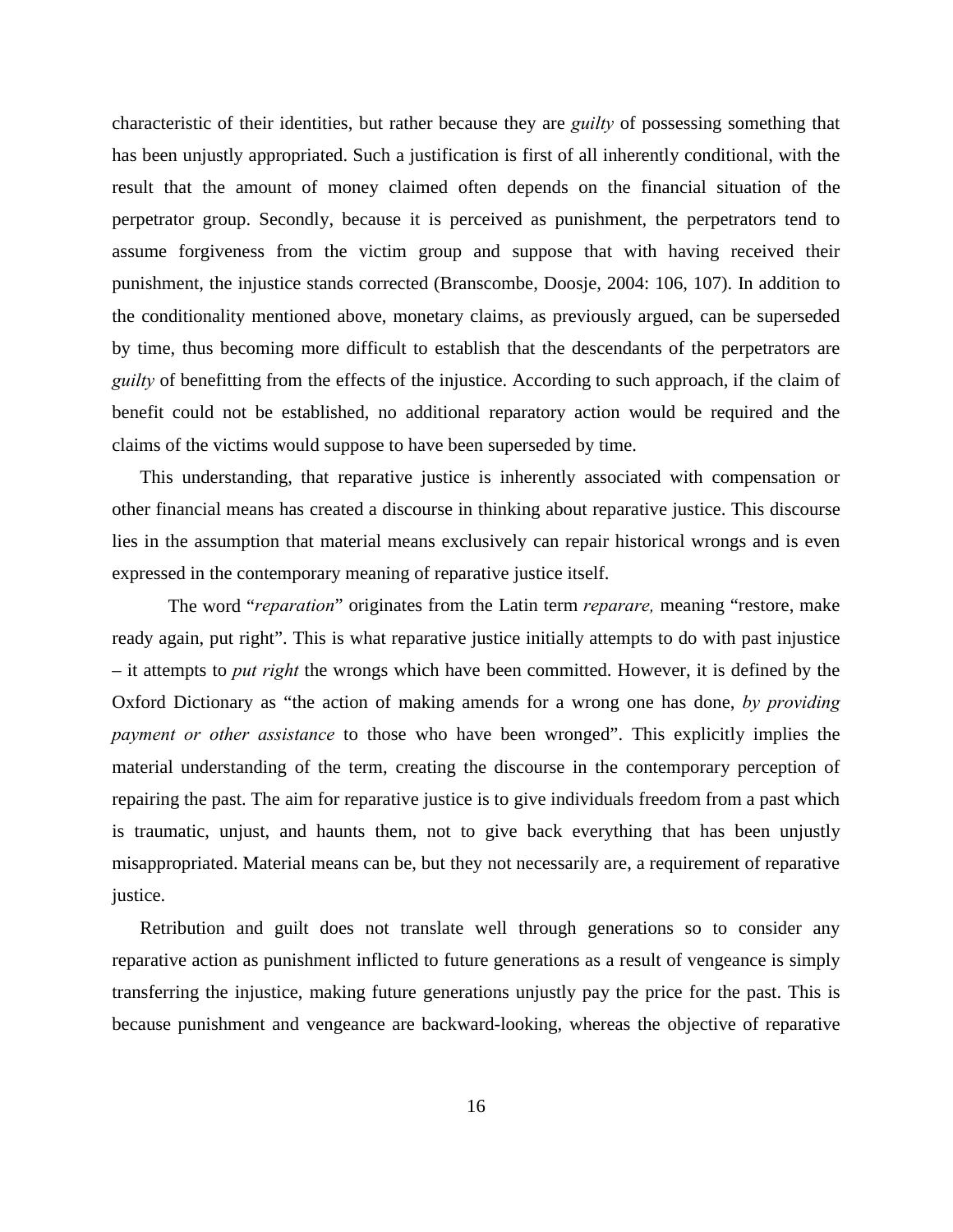justice and reconciliation is aimed towards the future of re-establishing relations not tainted by past misconducts.

Guilt in its habitual sense cannot be intergenerational. Thus reparative action is not an expression of collective guilt, but acknowledgement of moral accountability. However, we still need to establish some sort of link of responsibility in order to justly claim that future generations are morally accountable for a historic wrongdoing.

Collective responsibility seems much easier of a concept to comply with than collective guilt. It imposes responsibility solely from the virtue of belonging to a collective, which requires a significant degree of holism attached to the collective, but does not seem impossible as such (Litwack, 2008: 134,135). In a democratic society this is a well known notion because there is a shared moral accountability for the collective decisions taken by the representatives of the group. By having the possibility to freely express disagreement and oppose to collective decisions, a collective as such also becomes liable of what is done in its name in the political realm. By allowing participation as well as opposition, individuals are understood to become a part of the decision making, thus also sharing a part of the responsibility.

If responsibility can be collective, it further needs to be established if collective responsibility can also be intergenerational, and can burden present generations with obligations of justice. It is much more difficult to hold an entire collective accountable for the actions committed on behalf of the previous governments, brought about not by them, but their ancestors (Miller, 2007: 146).

States are undoubtedly intergenerational actors, since they extend beyond the life span of an individual. They are also intergenerational actors because they make treaties that bind the future generations. Thompson argues that the fact that we collectively make decisions, which bind our descendants in the future also obliges to keep agreements made by our predecessors (2002: 4-37). Similarly, the fact that our predecessors have failed to comply with what Thompson calls mutual respect between nations through committing an injustice to other nations, it also gives an obligation to future generations to make reparations to the victims or their descendants (2002). Such an account sets grounds for obligation due to citizenship.

The intergenerational character of the state is the basic condition which makes any international interaction possible in the first place. It also involves trust between the state actors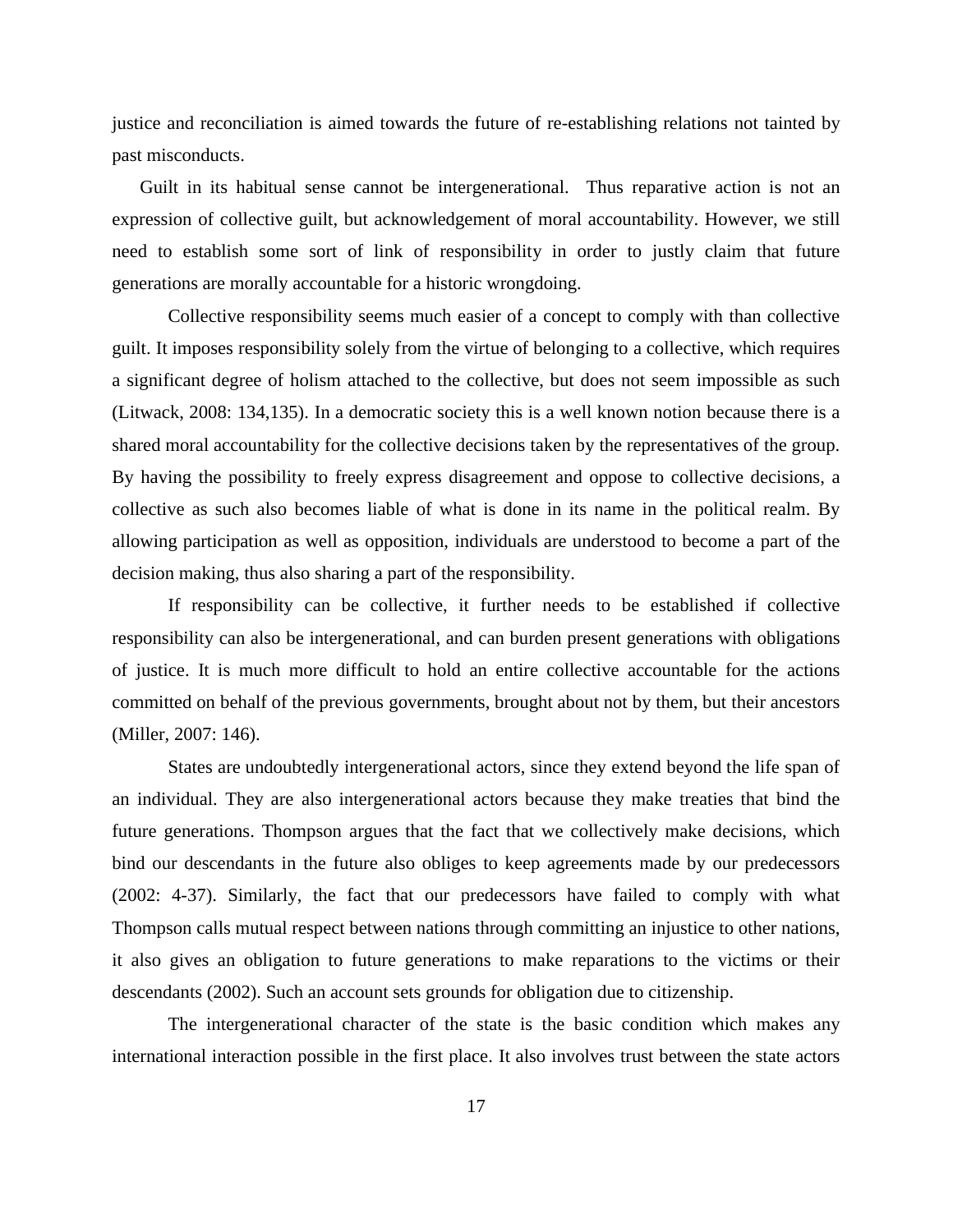while making treaties to believe the other party will feel obliged to keep the promise, and trust in the future generations to do the same. A state is thus an easily distinguishable bearer of inheritance because the actor stays the same while the individuals constituting the collective change. However, looking at the claims of inheritance is inappropriate in the case of reparative justice, the objective of which is forward rather than backward looking.

David Miller points out that taking state as the source of historical obligations of justice is not entirely appropriate also because much of historical injustice is perpetrated by individuals, not states (2007: 141). Instead of a backward-looking account of distinguishing claims of obligations to fulfil treaties made by our predecessors, he suggests that the present day collective should decide themselves whether they want to honour the treaties made by their ancestors or not (2007: 144). Thus any inherited treaty of historical obligation is no longer a simple inheritance of moral responsibility for the past, but rather re-acknowledgment or condemnation of treaties made by previous generations. Such an account places the source of collective responsibility not in the past, but in the present, thus expressing the moral standpoint of the current collective.

Reparative justice is refuted by some as inconsistent because it projects contemporary values and perceptions of justice on different eras and wrongdoings, while they were not governed by these standards (Cunningham, 1999: 288). However this disregards the fact that it is exactly what a forward looking account of reconciliation demands of us. We cannot correct the past *on behalf of* our ancestors. They were the ones who committed historic injustices in the first place. All we can do is try to correct the implications of the injustice they committed, while drawing a line between the injustice and the present and exposing the change in the public opinion by affirming that the collective as it is in the present condemns such type of action as unjust (Miller, 2007: 158). Being bind with our communities throughout past, present and future, we are not expected to honour all agreements they have made, and the obligations of which stretch into the future. We are required to affirm or disapprove of these commitments thus also portraying a thinking of our own. This is not only true for the discussion of repairing historical wrongdoings, but it is what makes collective action legitimate in the first place. Revolutions serve as one of the expressions of this collective re-interpretation of past norms. They do not appear out of nowhere, they are brought about by a collective reinterpreting the existing norms and portraying their disagreement with them.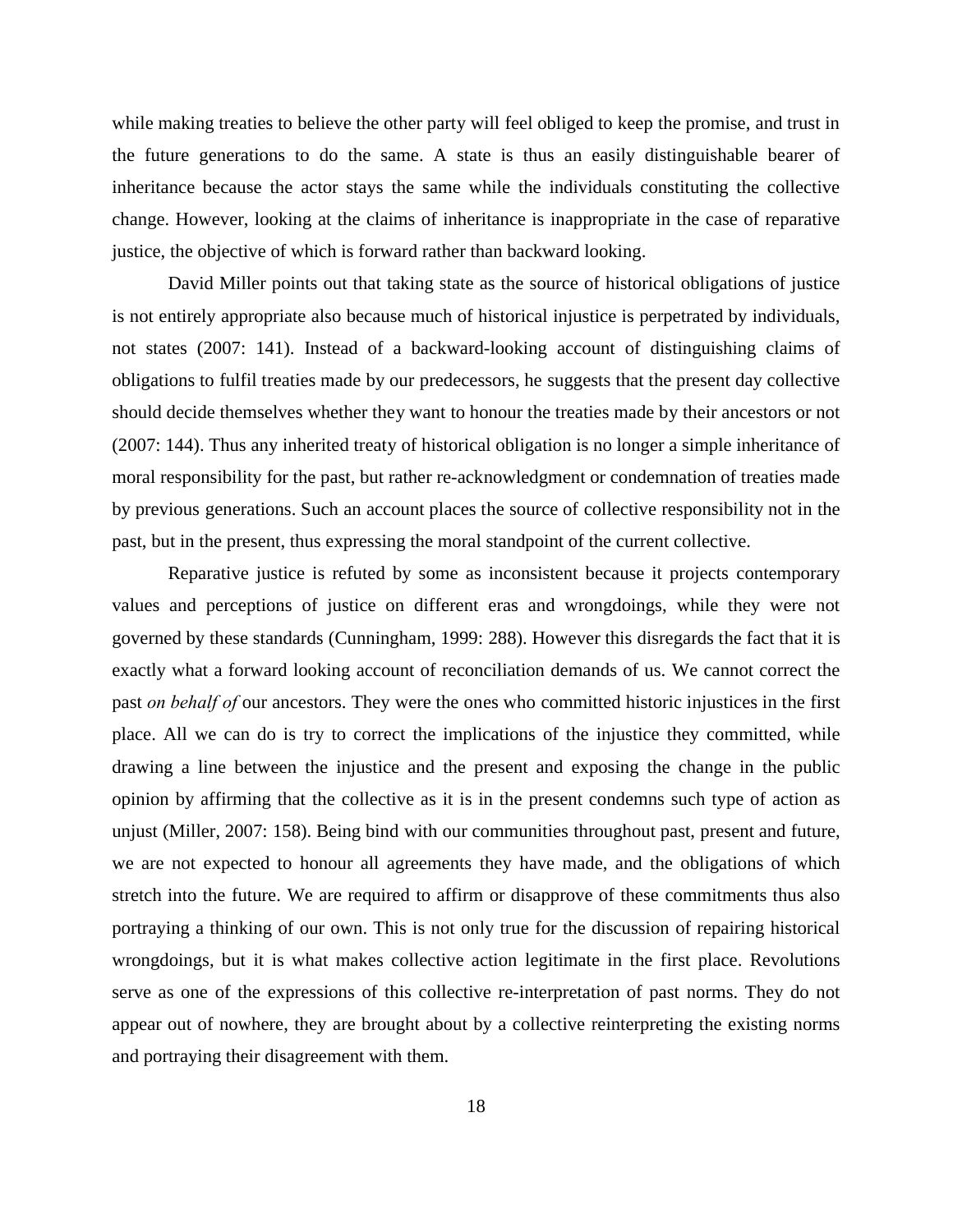Thus a collective is also an intergenerational body, but this does not demand that it stays the same throughout time giving preference to the same moral standards. Through such tools individuals can also bring about truth telling and invite debates about reparative justice, legitimising them from a bottom-up approach, as was done in Belgium regarding the country's role in the Rwandan genocide. Democratic institutions and collective political responsibility allowed for a public debate to take place, which led to a parliamentary investigative commission and eventually resulted in an endorsement to apologise to Rwanda (Negash, 2006: 140). Passing judgement on past practices is the constitutive act of a new valuable order (Connerton, 1989: 7).

Having the image of grave injustice inherently associated with the external perception of their group, collectives need to re-define themselves. Knowing a collective as one that breaks treaties, for example, other collectives will be hesitant to come into any relationship of signing treaties with this collective, knowing they support the practice of breaking them. Thus there exists an obligation to prove that they take commitments seriously. This is however only possible after a collective has come to realise the perception and often this is years after the injustice has happened.

This establishes that the collective responsibility in the case of reparative justice is not intergenerational at all – the past ought to be repaired for the sake of one's own collective. Having come to the point of acknowledging that the external perception of the collective differs from what it actually believes, this collective can be understood to be unjustly harmed as well, because of their image being associated with something which does not correspond to the truth. What can prove this change is the acknowledgment of the fact that the history of the collective of the community has consisted of violations of respect, and while identifying with the community as it was when the injustice happened, the current generation is distancing from the injustice by showcasing that they do not support such practices any longer (Miller, 2007: 159). Such acknowledgment, in turn, benefits the victim community by portraying that a phase of reconciliation can be possible while also benefiting the perpetrator community by gradually changing the external perception of the collective to one, which corresponds to the reality. Corlett argues that a society that has not addressed its past injustices, yet continues to operate on a normal day to day level, is in fact *unjust* (Corlett, 2001). A nation, says David Miller, becomes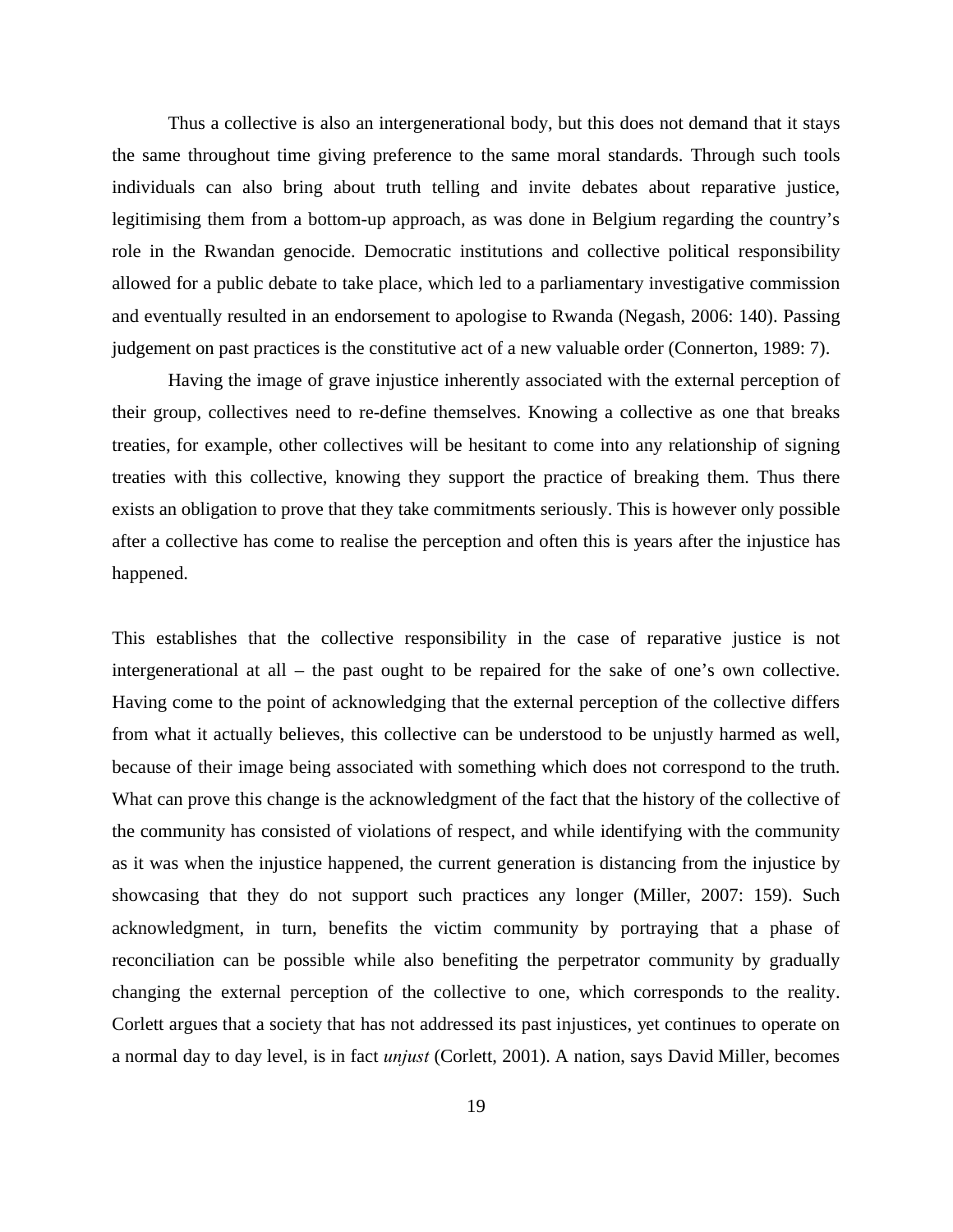what it is through the decisions that it takes, giving it the potential to portray change and improvement in the collective perception of morality as well as the past (1995: 24). Thus the perpetrators ought to contribute to reparative action not only as an obligation towards the victim collective, but also as an obligation towards its contemporary setting as it is. This also serves as an affirmation of development in moral behaviour of the perpetrator group, because by acknowledging responsibility for their own collectives unjust past, they are portraying themselves as an intergenerational actor, which can thus be taken seriously as well as condemning the crime itself, meaning that they acknowledge such actions to be unjust.

#### **3. The Moral Framework of Reparative Justice**

Chapter 1 established that an act of wrongdoing, particularly one of historical injustice, is not relegated to the past, but instead continues into the present. The injustice may have consisted in a material violation, but because of the nature of the trauma transformed into present, the appropriate response to historical wrongdoings has to be focused around therapeutic lines, and need to provide psychological healing for the victims (Weiner, 2005: 6). The reason for this trauma is emotional issues left unresolved after the practical end of conflict, thus any attempt to rectify the past should be aimed at reconciling these societies. Chapter 2 portrayed that acknowledging responsibility for historical wrongdoings does not imply that the collective is acknowledging guilt. Intergenerational responsibility has nothing to do with guilt, because guilt cannot be transferred or inherited for that matter. To the contrary – reparative action would be beneficial to the perpetrator community itself, because the existing situation in part victimises them as well. The historic injustice has resulted in the external perception of the collective being inherently associated with an injustice. In case this would not correspond to the reality, reparative action ought to follow because it can satisfy the mutual needs not only for the victims but also the perpetrators (Negash, 2006: 9).

This chapter will analyse the moral framework of reparative action, arguing that the consequentialist and deontological approaches do not fully accommodate the forward-looking objectives of reparative action. Instead the view of virtue ethics should be adopted and reparative action should be understood as portraying the moral character of the agent.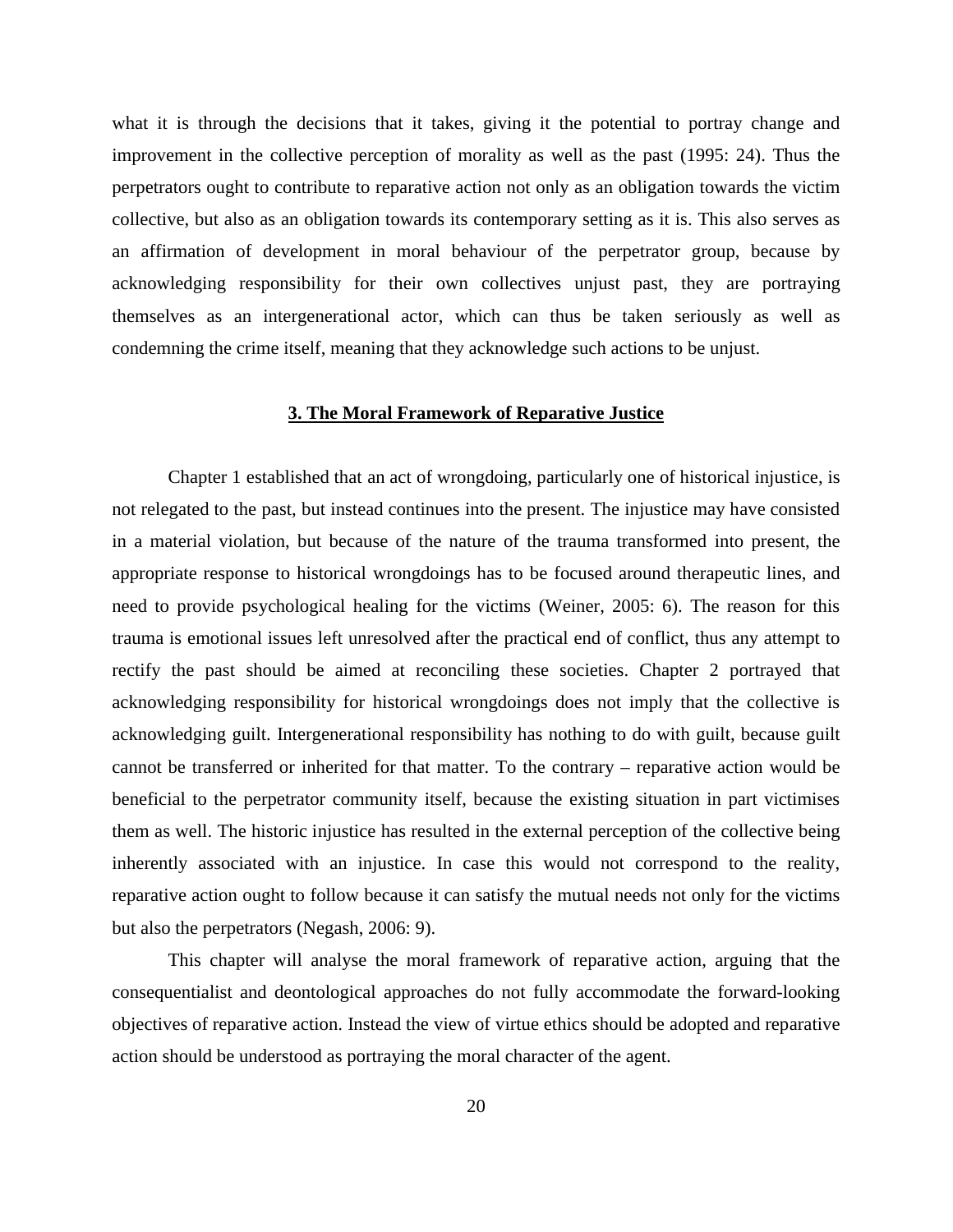#### **3.1. The deficiency of Consequentialism**

One possibility is to support the consequentialist view which suggests that consequences should form the basis for moral judgement. According to this view, the morally right action would be one, which produces the best consequences for all. The problem with adapting such an approach in the cases of reparative justice is that moral consequences are not precisely predictable, take time to emerge and there is no way of measuring if a society has healed (Negash, 2006: 144).

Material wellbeing, however, can be perceived as an immediate result, thus theorists tend to adopt monetary restitution as a starting point for any possible action to repair past wrongs. This in turn can lead to absurd argumentation which completely disregards any moral claims or objectives, arguing, for example, that paying reparations to all would decrease overall social utility, thus should not be done (Corlett, 2001). Such claims disregard the moral status of the victims, the objective for the descendants of the perpetrators as well as the purpose of reparative action in general.

Solely associating the wrongdoing with questions of restitution (giving back the object in question) and compensation (for the loss or damage done) is misunderstanding the nature of the crime (McDermott, 2001: 414). The wrongdoing originated from the perpetrator's deliberate refusal to recognize the rights of another group, which resulted in extensive psychological harm, even if the initial wrongdoing was of a material kind. Boxill argues that injustice occurs, when someone makes it impossible for others to pursue a legitimate goal, even if they never attempted to achieve the goal in the first place (1972: 116). Thus, all wrongs incur the perpetrator with a moral, not a material debt and give the attempt to rectify past injustice a moral rather than material character.

Historical wrongs, which have disrespected victims because of certain characteristics of their identities, result in an unjust action and create distrust between the victim and the perpetrator communities. Because this characteristic is still possessed by the survivors as well as their descendants, the threat against their identities is still existent. Due to the emotional issues still unresolved, what is necessary is the restoration of the victims' dignity. The deed cannot be undone, but the victims can be made believe that the same injustice will not be perpetrated once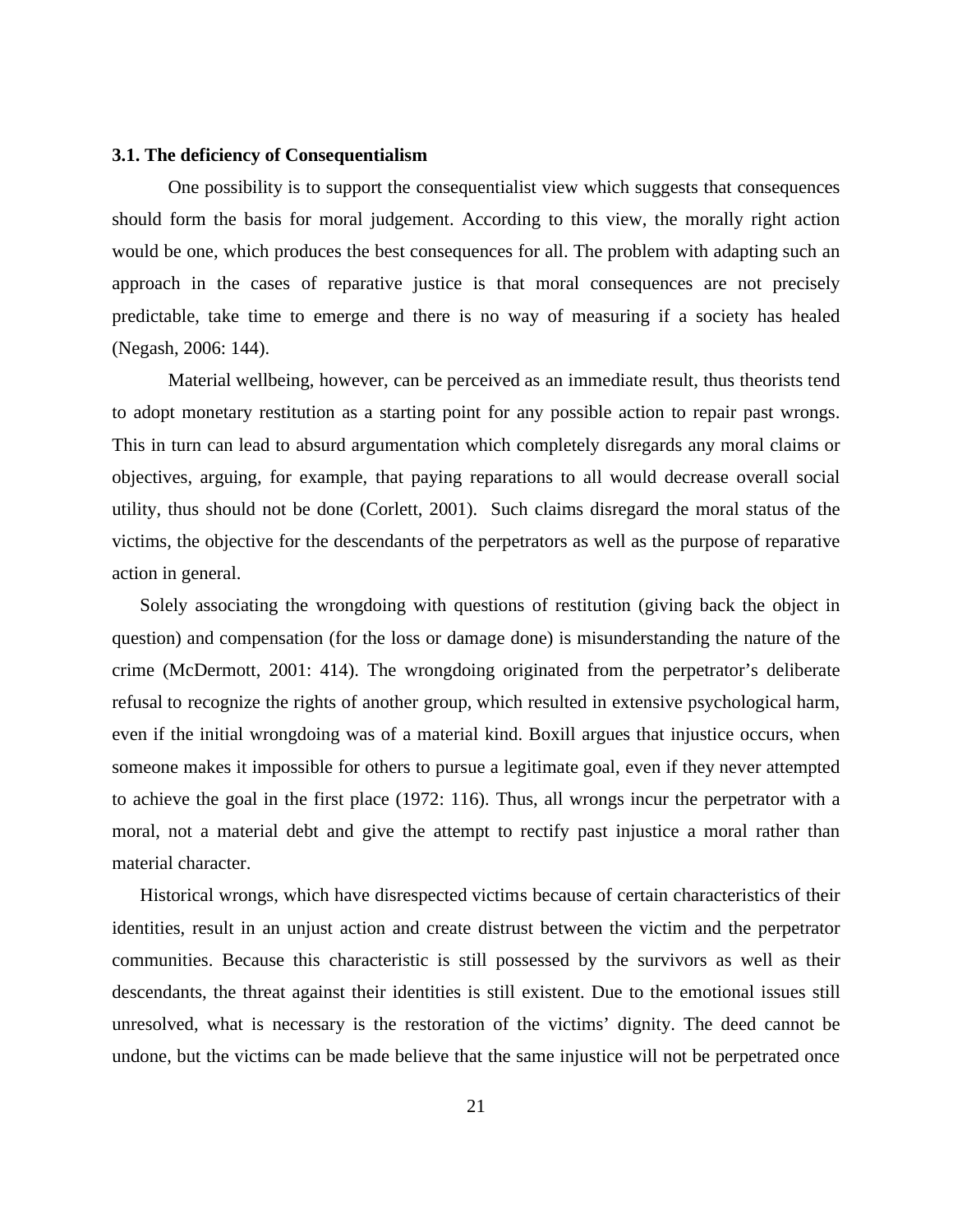more against them, their children or other members of their community. This requires correction of the injustice by establishing new, forward-looking relations of respect between the actors.

The core issue of the wrongdoing was the perpetrator failing to treat the victim as a rightholder. While both - money and being treated as a right-holder are valuable, they are each valuable in a different way. Because the aim of reparative action should be forward looking and aimed at establishing relations of respect, unilaterally transferring money to the victim does nothing to acknowledge him as a right holder. While compensating the victims or their descendants for the harm they suffered or for the trauma they incurred on their identities can restore the inequalities between the actors, it can also simply be understood as an admission of the perpetrator that he has benefitted from this injustice and nothing more. Part of what is involved in rectifying injustice is an acknowledgment on the part of the transgressor that what he is doing is required of him because of his prior error (Boxill, 1972: 118). Without the acknowledgement of his error, the injurer implies that the injured has been treated in a manner that benefits him hence it cannot feel that the injured party is equal. In such cases, even if the wronged party is compensated for the damage it suffered, justice does not yet obtain between himself and his victim.

#### **3.2. The Deontological approach**

Opposing to the consequentialist view is the deontological vision, which disregards consequences as an element of judgement, deriving right or wrong from the character of the action alone. Deontologists would argue that reparative action is a good in itself, thus collectives ought to always repair past wrongdoings.

While such an approach does sound more appealing, it disregards the fact that historical injustices may come to only be realised years after they have been committed. Thus to argue that a reparative action should be adopted because it is good by itself would disregard the fact that it is possible for communities to not be aware of the existence of an injustice. Abdel-Nour argues that it is inconsistent for someone to take pride in the victorious moments of collective's history while not acknowledging the bad state of affairs these victories have brought (Abdel-Nour, 2003: 702). This highlights that an event, which has served as a source for collective pride is possible to have come about due to an injustice, which does not come to be realised until generations after.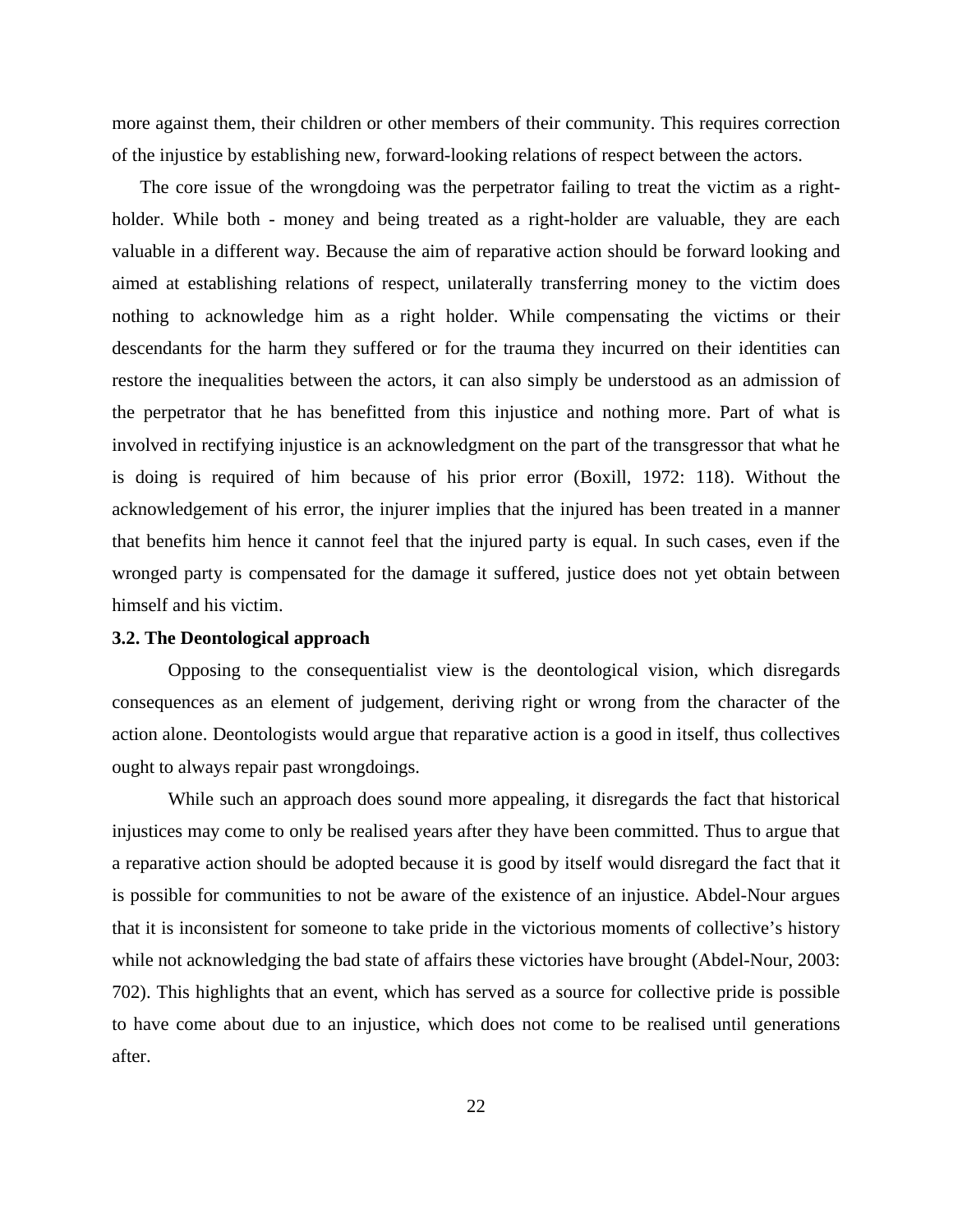Here examples are not difficult to find. Imperialism used to serve as a source of economic development and military dominance and was perceived as a cause of prosperity. Now, generations later, it is understood to have been made possible by unjust colonial and territorial practices, which are now condemned. The victory in the Second World War was a source of pride for the Americans, legitimizing them to conduct trials on Germany and Japan. The reason for the Japanese surrender and consequently the end of the war was the atomic bombs exploding in Hiroshima and Nagasaki. Every year on August 6, Japanese city Hiroshima commemorates the anniversary of the atomic bomb attack. In 2010, for the first time in 65 years, a representative of the United States attended the remembrance event. Even though an apology for the event on behalf of the United States has not occurred, this attendance on behalf of the American ambassador in Japan has been translated as the support on their behalf of a world without nuclear weapons. Thus, while Abdel-Nour only attaches this responsibility of acknowledging wrongs which are a source of collective pride, the same can be applied to wrongs which are not reasons for pride but nevertheless consist a part of the collective history.

Clearly, one cannot have a duty to repair something he does not know is in need for repairing. This is especially so if one believes this something is right. Limiting the discussion to only the objects of national pride, Abdel-Nour argues that the discovery of the injustice itself can motivate people to take responsibility and result in reparative action (2003: 711). The discovery makes an individual question his identity and translates in a failure of his to live up to the image of himself, or a failure of the collective to live up to what it has been associated with (2003: 712). This can invite reparative action due to its character of being the right thing to do.

While there is nothing wrong at all about doing the right thing, Michael Stocker questioned the completeness of the *idea to do the right thing* through the example of a friend Smith visiting you in a hospital recovering from a long illness. During his visit he is being friendly and supportive, cheering you up, which only makes you appreciate how good of a friend he is. While honestly praising and thanking him for his visit and friendship, he keeps insisting that he is only visiting you because of a duty. Instead of having been motivated by your friendship or the wish to support you, he keeps insisting that he is only there because he thought it was the right thing to do, because he felt obliged to do it or obliged to cheer you up (Stocker, 1976: 462).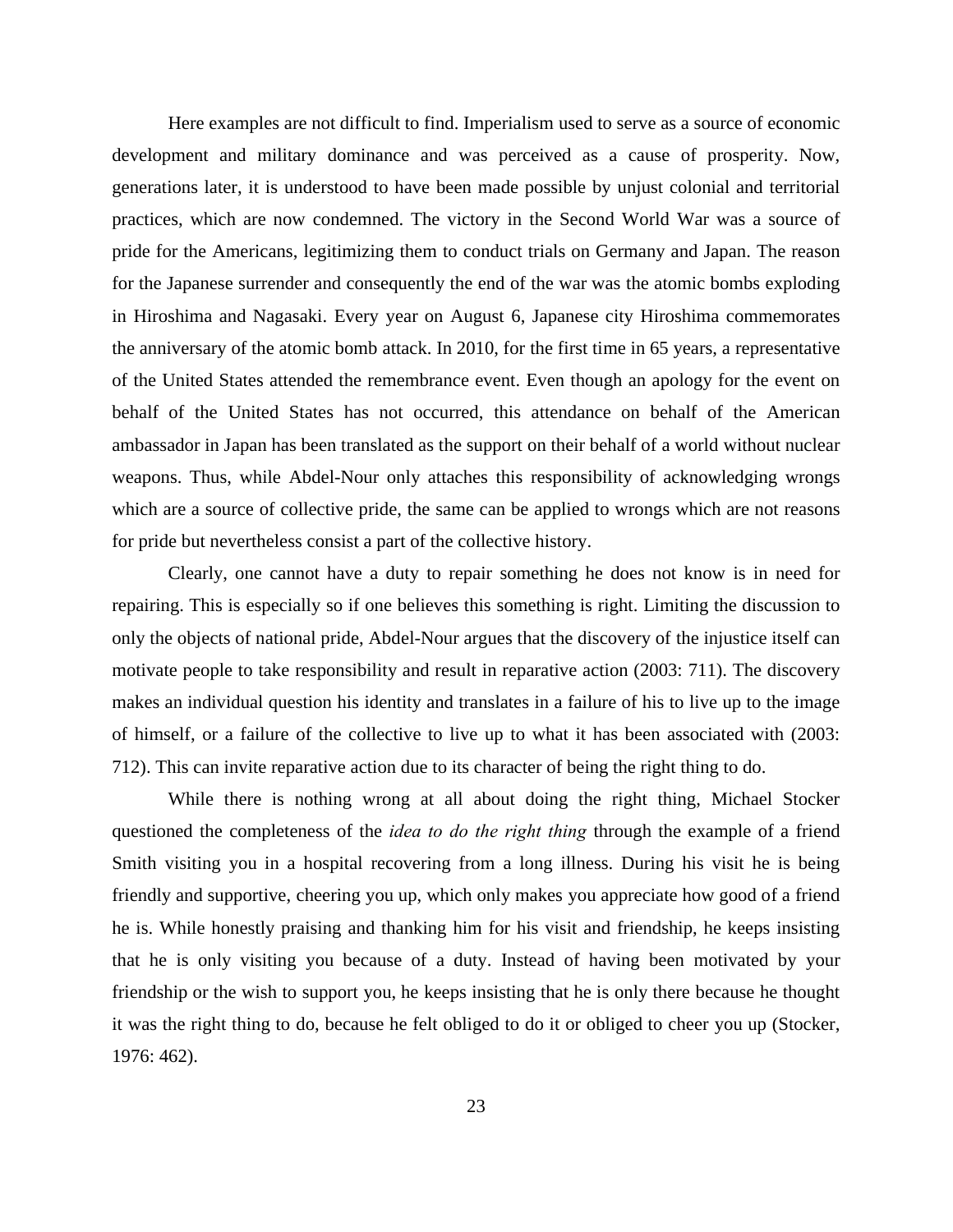In this context, his visit loses all meaning to you. Stocker insists that in these circumstances, even if visiting you was the right thing for Smith to do, his action lacked something in the moral worth or value, thus undermining the consequences and benefits (Stocker, 1976: 462). The problem is the motivation. Acting out a duty is not the same as acting motivated by completely benevolent and altruistic reasoning (Rachels, 2007: 185). Smith's action thus proves not that he is a good and loyal friend or that he honestly cares about you, but rather that he is a person, who does what he thinks he ought to do.

This difference in motivation is especially important when it comes to historical wrongdoings. Chapter 2 argues that the objective for any reparative action for past wrongdoings should be forward looking, aimed at establishing or re-establishing relations of trust between the victims and perpetrators. A sole fulfilment of one's duties cannot achieve this. If one did what one ought to have done, there would be no injustice left to repair in the first place. Reparative actions do have a practical meaning, but they are also gestures, which hold their worth out of the virtue of not being duties. Actions such as giving someone flowers or opening a door for someone are not duties, but voluntary gestures. It might seem absurd to talk about such comparisons while discussing historical wrongdoings, but the point to be made here is that what gives these gestures worth is the assumption that the actor is doing it out of his free will. Giving someone flowers might be translated as an expression of affection and holding the door open for someone can be interpreted as a sign of politeness. Whereas if one always ought to give others flowers or ought to always hold the door open for someone else, these gestures would not imply any meaning at all – they would be ordinary actions that one does, because they are the right things to do. Subscribing to supporting such deontological reasoning would thus be subscribing to a world with a lot of rules but little morality.

From this perspective, both – the consequentialist and the deontological approaches are inapplicable. Socker notes that what is lacking in these theories is "the person" – an ordinary human being, a moral, responsible actor who is capable of making choices as well as mistakes (Socker, 1976: 59-60). Elazar Barkan points out that restitution by itself is not moral (Barkan, 2000: 322). A world made of duties and responsibilities would be lacking symbolism and assumption, which is vital to the discussion about traumas, remembrance and forgiveness.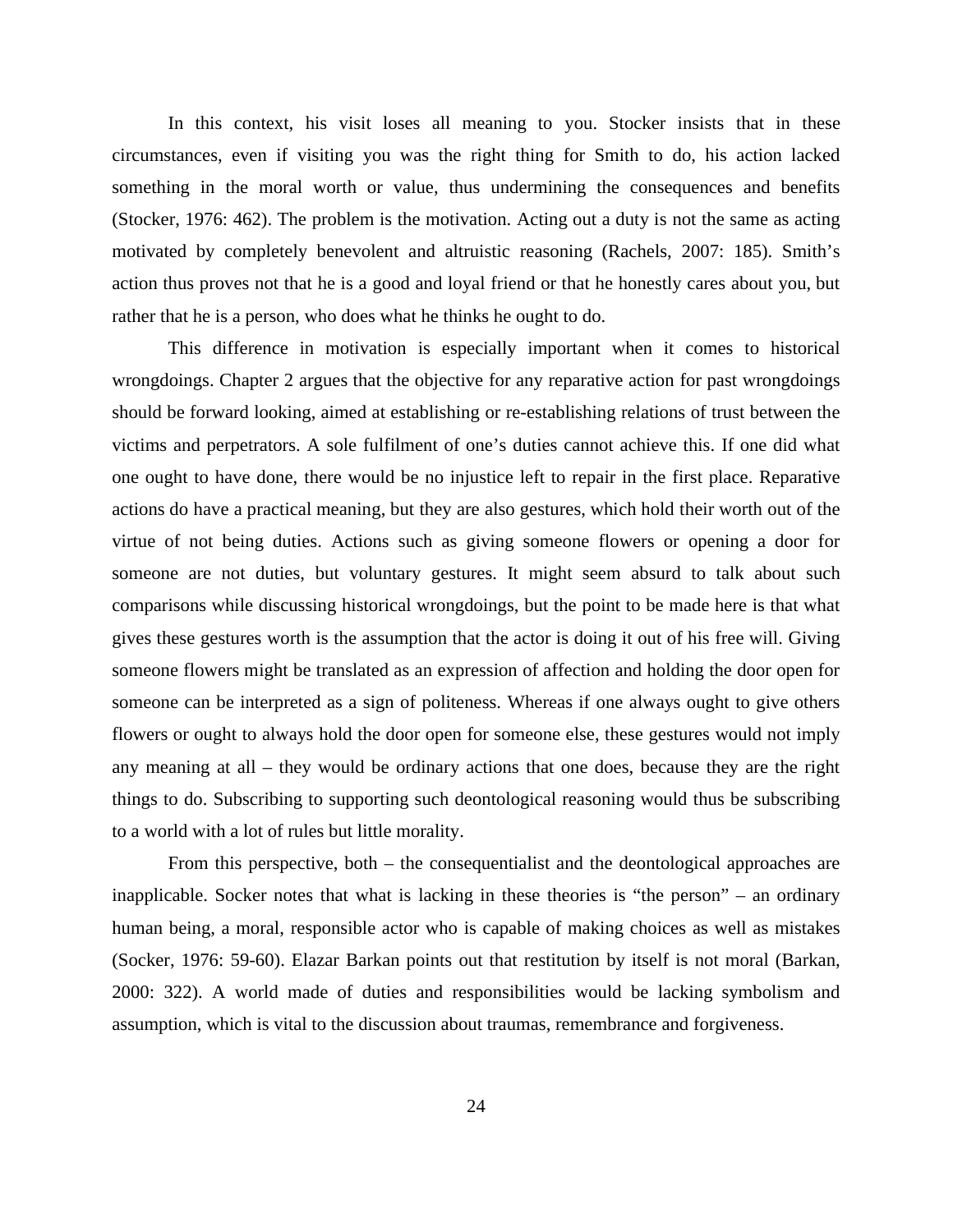What made Willy Brandt falling on his knees such a powerful gesture is the symbolism it involved. He was by no means bound by a duty to do it. It was an unexpected act, which made it more than a simple action – it became a gesture, a symbol of humbleness and humility. It was not done, because of the possible consequences it would produce, or because a knee-fall would be the right thing to do. In retrospect the act was successful in its consequences and it might have been the right thing to do, but it is not possible to distinguish either in advance, for it to possibly guide one to the morally correct action.

As Rachels points out, in thinking about any subject, it matters greatly what we adopt as the starting point (2007: 173). The problem is that consequences differ on a case to case basis, and the amount of time necessary for the emotional issues to be resolved cannot be normatively distinguished. Reparative action only initiates the process of reconciliation and forgiving. Nor can one argue that reparative action is a good in itself, because it is possible for collectives to overcome historical injustices by themselves, in which case any reparation will be counterproductive and only open up wounds which have already been closed. Adopting approaches focused around duties or consequences causes the danger of theorising about all historical injustice under the same criteria, which does not help us understand the moral worth of any reparative action.

#### **3.3. The Alternative view of Virtue Ethics**

An alternative to consequentialist and deontological approaches is offered by virtue ethics. It suggests a return to Aristotle's approach of focusing not on the consequences or rules, but rather the character of the moral agent striving to be virtuous as the determinant of the morally right actions.

In Homer's opinion, a man becomes his actions, thus to judge a man is to judge his actions and *vice versa* (MacIntyre, 1981: 115). If one does what one believes he ought to do, the judgement of his actions is also inevitably a judgement of his moral character. To assess certain actions as portraying or failing to portray virtues is also the first step towards explaining why those actions rather than some others were performed (MacIntyre, 1981: 186).

In order to fully comprehend this theory, one must understand what virtues he needs to act in conformity with. Aristotle discussed virtues such as courage, self-control, generosity and truthfulness, but this list can be extended while still remaining incomplete (Rachels, 2007: 173-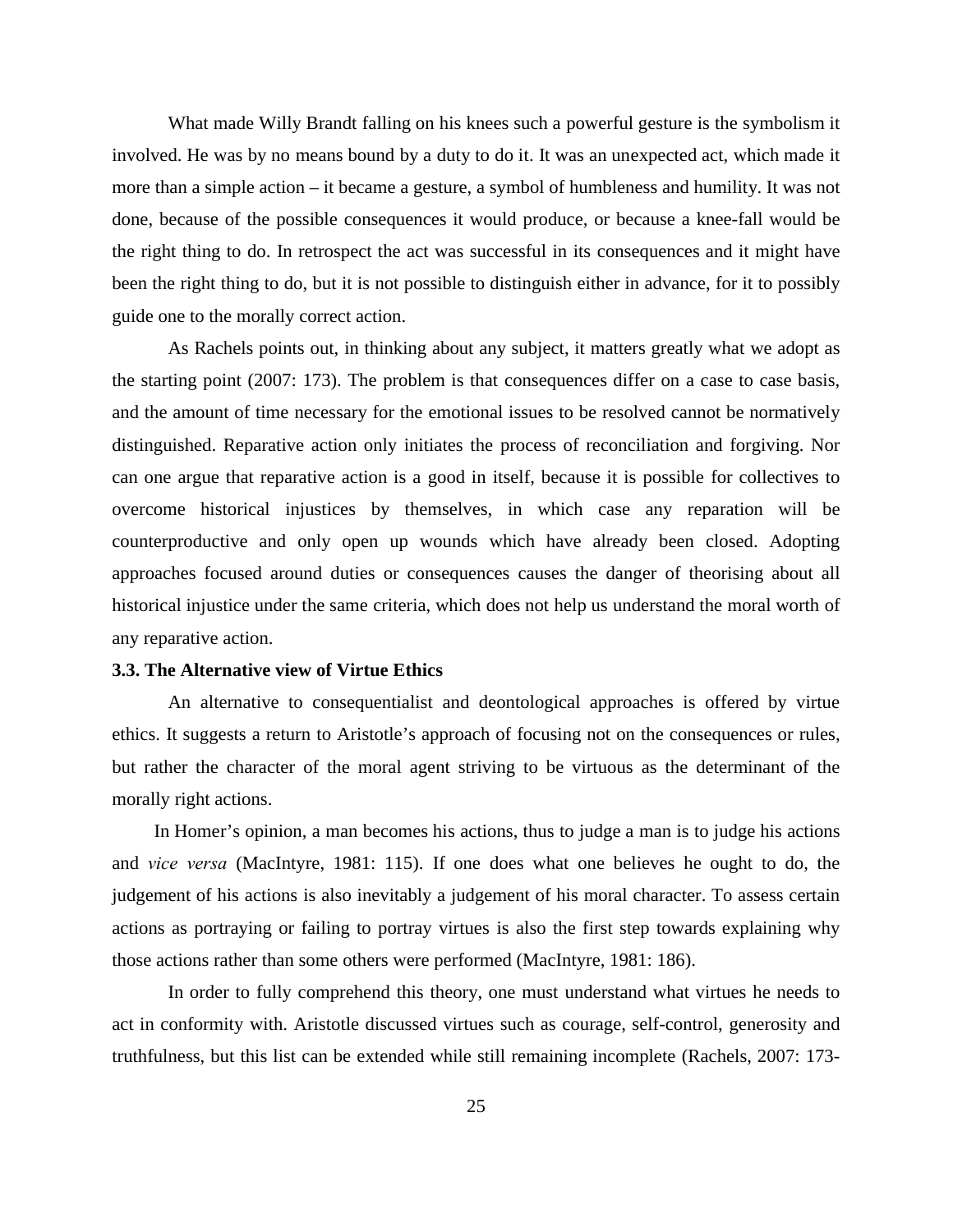191). Alasdair MacIntyre being one of the contemporary virtue theorists notes that "there is no single, central, core conception of the virtues which might make a claim for universal allegiance" (1981: 173). This is because virtues are positioned in time and place. What is virtuous today was not virtuous in Ancient Greece and what is virtuous in Tibet, might not be virtuous in Denmark. However, one needs to keep in mind that MacIntyre attempted to portray the inconsistencies of contemporary morality, which he thought to be nearly bankrupt, with the objective to gradually transform it. While virtue theory is greatly contested and may come across as inapplicable in the liberal capitalistic society, what is important for this discussion is the idea that one's character (not a duty or the consequences) serves as a determinant of his actions, making it a central moral concern. Whether they understand it or not, says MacIntyre, people are using morality to choose their preferences. Adapting this as a starting point can be applicable regardless of the individual of society which is being examined.

An individual is not born virtuous; he acquires virtues in his lifetime. One can also not obtain or exercise the virtues only as an individual – what makes one acquire virtues is interaction with others; by being in a society which values certain practices and passes these values on to the individual sphere. Thus virtue theory seems to be able to also explain the values of not only private, but also public life (Rachels, 2007: 172).

When a collective acts, this action is partly based on how it perceives a good collective ought to act (MacIntyre, 1981: 206). This fosters certain types of social practices and educates its members on virtues – attempts to make them virtuous, analogous to a parent's responsibility towards a child (1981: 182). Different collectives value different virtues and these are in a way expressed by their action as a collective. Collective, which subscribes to practices such as discrimination could not also value equality for all, and one, which values equality for all could not subscribe to practices of discrimination. Thus, not only on the individual, but also on the collective level, action is in a way an expression of beliefs and character and *vice versa*. MacIntyre argues that the history of societies, which are histories or virtues and vices, also allows us to understand the perceptions of individual agents. Thus the concept itself is partially an outcome of history (MacIntyre, 1981: 174-192). According to this, judging historical wrongdoings is also judging the character of the moral agent at the particular time of the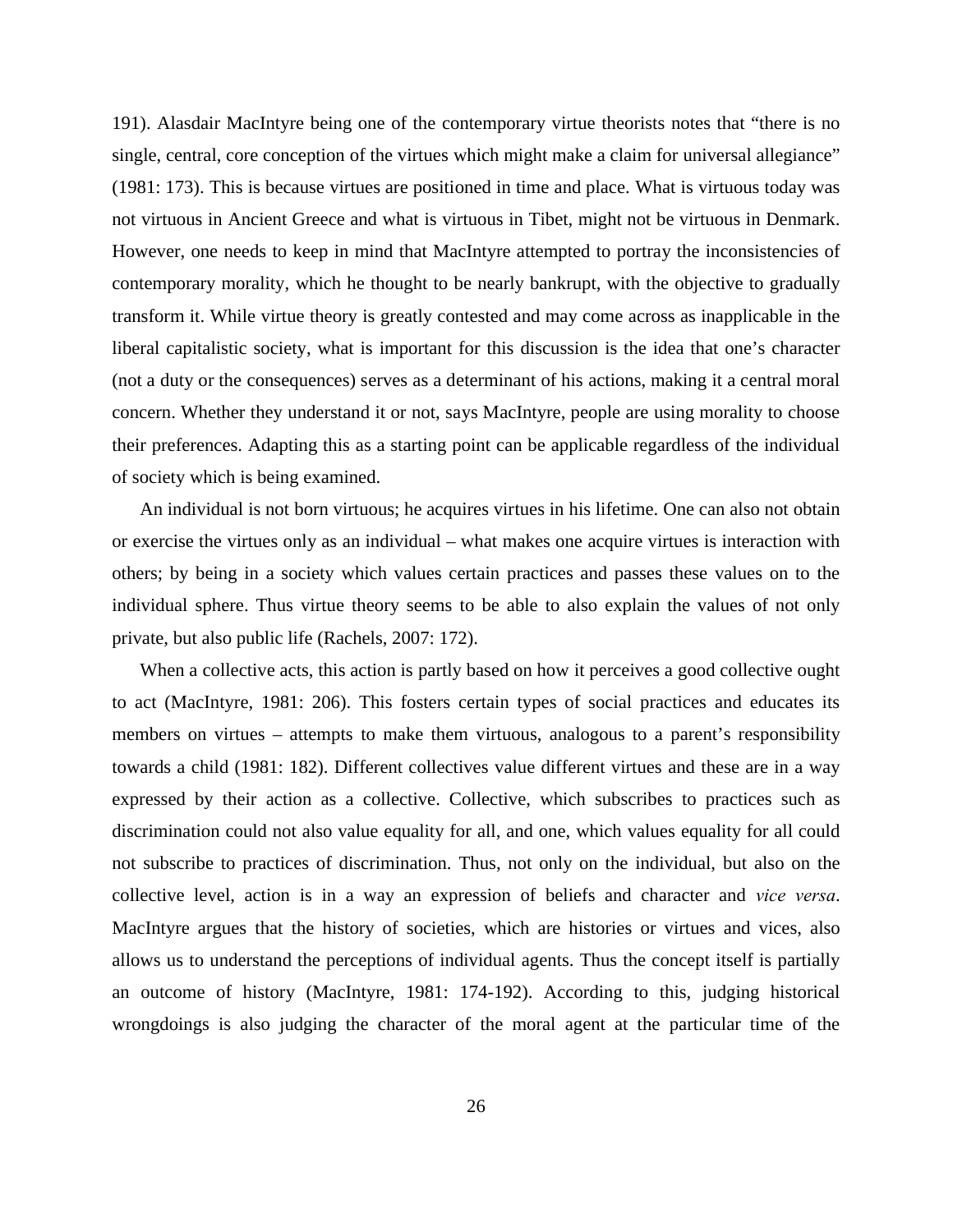injustice. Consequently, drawing conclusions about the attitudes of this moral agent later in time has the potential to evaluate the change in its virtuousness.

While telling the truth can be a virtue, acknowledging an unjust past can also exhibit virtuousness because it requires of us that we subscribe to the practices of justice, honesty and courage. After having acknowledged historical wrongdoings on behalf of the collective which contributes to shaping our identity, it would be inconsistent of us to not do anything about it. Acknowledging that not only it was unjust but also that our identity is in a way based on a lie, is exposing our identity to vulnerability.

MacIntyre defines virtues as "*an acquired human quality the possession and exercise of which tends to enable us to achieve those goods which are internal to the practices and the lack of which effectively prevents us from achieving any such goods"* (1981: 178). By using the example of teaching a child to play chess, he distinguishes between internal and external goods of practices. He argues that the internal goods that allow the child to gain virtue over time are about the child wanting to play chess for the sake of playing and not any reward. Internal goods, such as plying for the sake of the good game, instead of a price or monetary reward to the winner (which are external goods) benefit the whole community that participate in the practice, like a good game of chess benefits both – the winner and the loser (MacIntyre, 1981: 190-191). Thus people can practice something for a long time without ever getting to the level of internal goodsvirtues, simply because they have been practicing it for the wrong reasons.

He argues that virtue is and has to be its own end and its own motive, without underlying implications (1981: 217). One needs to strive to be virtuous, rather than strive to achieve a certain consequence by being virtuous. Accordingly, if one does the right thing because he ought to, this is not a reflection of his moral virtuousness.

The same is true for reparative action. The motive, which is lacking in the example of Smith's visit in the hospital, is crucial when it comes to reparation. In the absence of sincerity, any action can contribute to justice, but lacks the power to improve the emotional distrust between the agents. Because of the trauma inflicted upon the victim party, what is needed for reconciliation **is** more than what justice requires in its domestic sense; more than simply returning the property of compensating for the wrong done.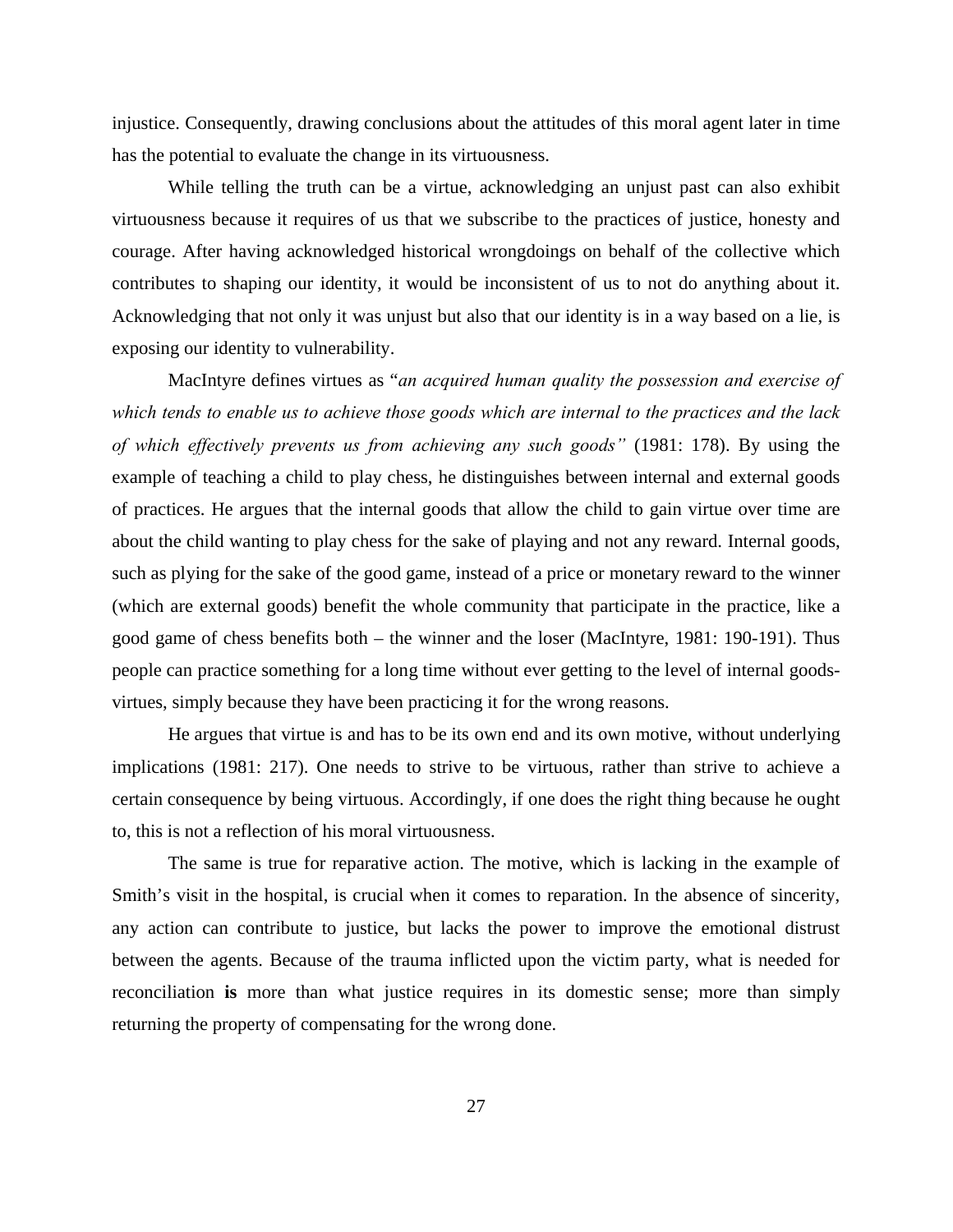What is this *more* required of us, can best be explained through virtue theory. According to it, the actions of an agent can be perceived as the expression of his character. Thus, if subscribing to unjust practices expresses his lack of virtuous character, it is also possible that some other action, for example, donating to charity, can portray the agent's good intentions and virtuous character.

The past cannot be undone and the future is uncertain and unpredictable (Arendt, 1974: 237). Because of past injustice, the victims can feel that their identity is endangered, causing constant fear to intervene in their decisions and actions. This injustice, says Arendt, hangs like Damocles' sward over every generation (ibid., 237). Thus what is needed is reparative action, which sheds a light of certainty and safety over the future.

This cannot be done by action based on consequentialist or deontologist reasoning, because it not necessarily reveals a forward oriented moral character. Backward looking accounts only attempt to set the past records straight. They do not necessarily hold any promise for the future. Instead a forward looking approach has to be adopted through which the victim becomes aware that the character of the perpetrator has experienced a change and has become one which condemns discriminatory practices. The value here lies in the difference portrayed in the perpetrators' perceptions. If an agent, who has constantly subscribed to practices such as taking care of the poor and elderly, one day volunteered for a job in a retirement home, it would cause no surprise, because it would, in a way, be expected of him. However if a hunter and a convinced meat-eater stopped hunting and turned vegetarian one day, the unexpected change of values reflected through his actions would serve as exposing a change in his character, thus gaining more value than in the case of the man volunteering for a job in a retirement home. Such actions reflect a result of a change in the agent's thinking, thus becoming *more* than simply an action. Supposedly motivated by sincere values the actions turns into gestures and acquire meaning, symbolism and value. But when it comes to historical injustices, what action can possibly demonstrate this change in the values of an agent's past and present perception to be able to acquire the value of a gesture?

If the original wrongdoing consisted of a material misappropriation of land or property, with the victims still alive, returning the property or compensating its value seems only logical. It can be argued that these measures can be appropriate even after the initial victims are no longer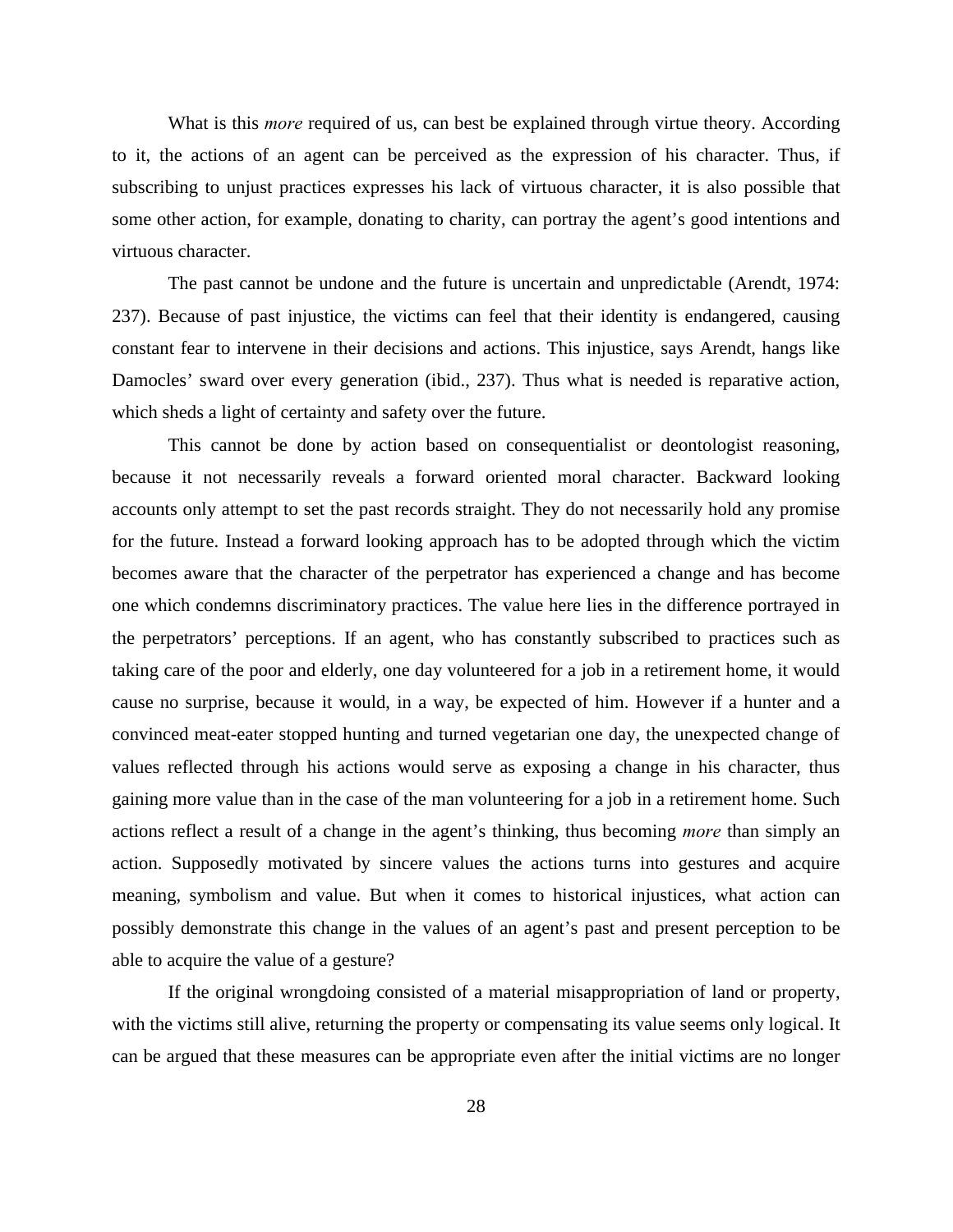in the picture and instead, justice is done to their descendants. The problem with this approach arises due to crimes, which have no material value to compensate. These originate from killing, misplacement, discrimination and such – crimes to which material restitution does not directly apply. The paper does not argue that material means should not be adopted in order to repair an injustice. It wishes to demonstrate that even when talking about compensable wrongs, simply adopting the monetary approach is not sufficient. Similar to the example of Smith's visit in the hospital monetary recompense can be the right thing to do**,** but lacks the motivation, which is vital in order to express one's moral character.

It is not only required that we acknowledge the wrongdoing, but also that we truly believe that it was the wrong thing to do. It is necessary that we acknowledge that our treatment of others can be required of us (Boxill, 1972). Thus where an unjust injury has occurred, the injurer reaffirms his belief in the other's equality by acknowledging that repair can be demanded of him. If the wrongdoing consisted of me disrespecting you in front of your friends, and as an attempt of repairing this, I would pay you five hundred pounds. You might be content with the payment, thinking that the amount of money clearly portrays that I regret what I have done, and you decide to forgive me. In this case, money has served as an incentive for you to forgive me, possibly because you think it is disproportionately much, and had I instead given you fifty pounds, you might have thought otherwise. The problem is not that five hundred pounds would be too much or fifty pounds would be too little for the disrespect shown to you. It is that money is the wrong kind of payment for disrespect, because it does not necessarily reveal a moral character. Monetary means do not necessarily affirm that they are provided because of a prior error (Boxill, 1972: 119). Nor transferring material goods necessarily treat the other party as a right-holder (McDermott, 2001: 419). Thus it is necessary to turn to possible means other than simply money to restore relations of moral value between the parties involved.

# **4. The Moral Value of National Apologies**

As argued in Chapter 1, national apologies are official acknowledgments of responsibility for historical injustices delivered by states to other states or communities. It is a collective statement, which signals the willingness of the party accountable for the injustices to restore relations with the victims and facilitate conflict resolution by providing remedies for a deeply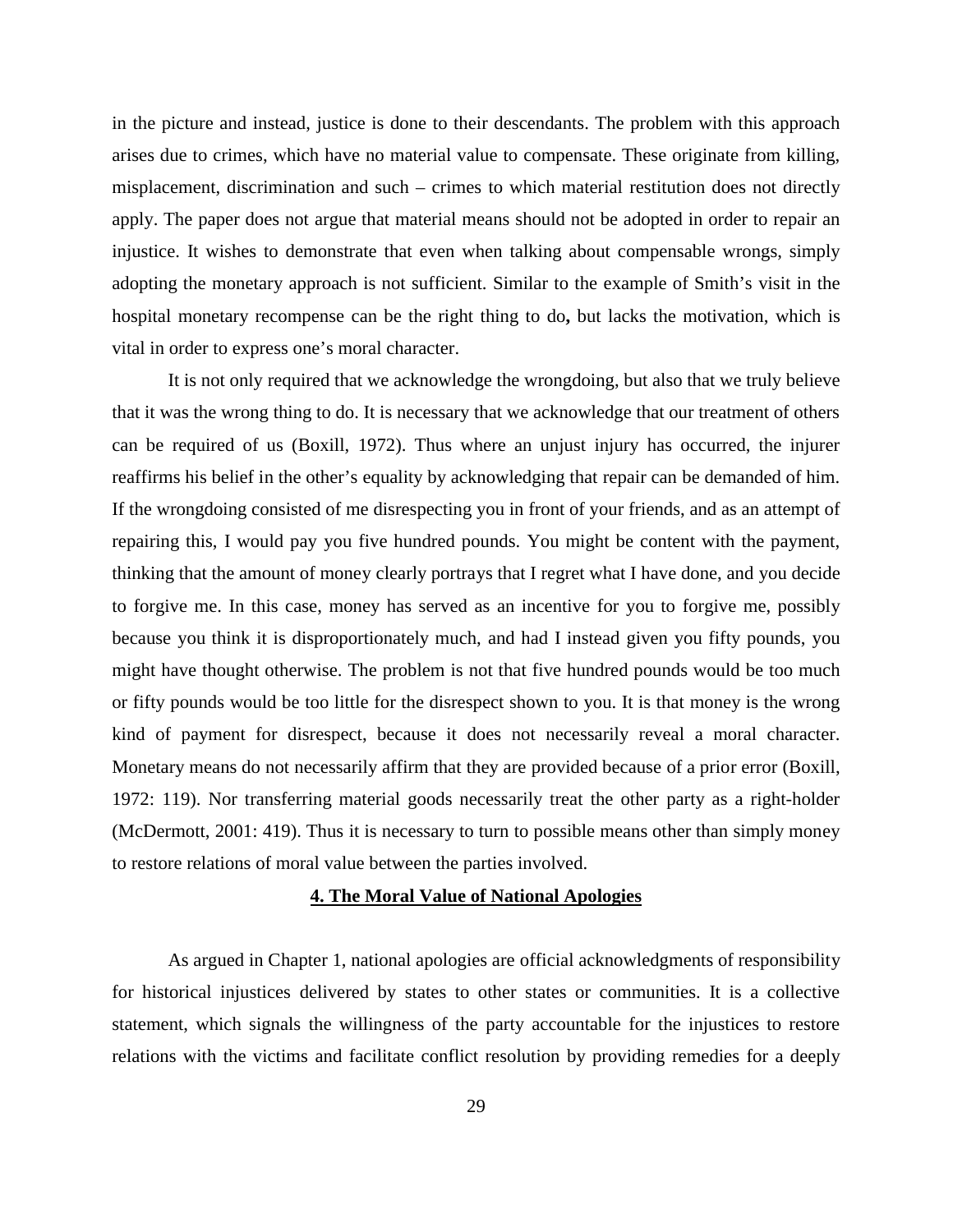inflicted trauma (Negash, 2006: 3). Collective apologies have been used abruptly and on various occasions thus perplexing meaning of the concept. Sometimes national apologies prove extremely successful, at other times they are perceived as empty words that open the door to further material restitution. Thus, it is not clear what it symbolises or what exactly it means when a collective provides an apology. Some point out that in the field of international relations apologies are often guided by self-interest, and result in the perpetrator taking responsibility for the past without paying a "real price" (Cunningham 1999: 288).

This chapter will argue that national apologies have the potential to serve as the most efficient means of symbolic reparation and hold the power of reconciling societies. An apology is a symbolic gesture, signalling towards the changes in the mode of thought of the perpetrator community. It can only be genuine as an expression of collective virtues, acknowledging responsibility for the historical wrongdoing, while drawing a line between the past injustice and present. It holds its value by expressing an end to a threat which victimises present generations and being forward oriented by promising that the community in question does not support such type of practices any more.

National apologies are understood to acknowledge responsibility on behalf of the collective, but no national apology can genuinely be an apology by all its members. Collectives have a distinct intergenerational existence, which is made possible by the idea of a collective agency – a collective represented by individuals who speak on behalf of all, sign treaties on behalf of all and wage wars on behalf of all. Moreover, there are such actions, which are only made possible by the existence of the possibility to act on behalf of others. An individual cannot wage a war by himself. However, in a position of authority where the responsibility enables him to make decisions on behalf of the collective, an individual can bring about war. As this individual has been ascribed the careful weighing of possible alternatives and has been granted the responsibility, he also bears the costs and the implications of these collective decisions, since responsibility cannot be attributed to the processes themselves (Edelman, 1985: 78).

The decisions made further implicate all members of the collective by the action of having delegated these individuals to represent the collective decisions. Under a democratic rule, people have a choice to either support or disapprove of the decisions brought about by collective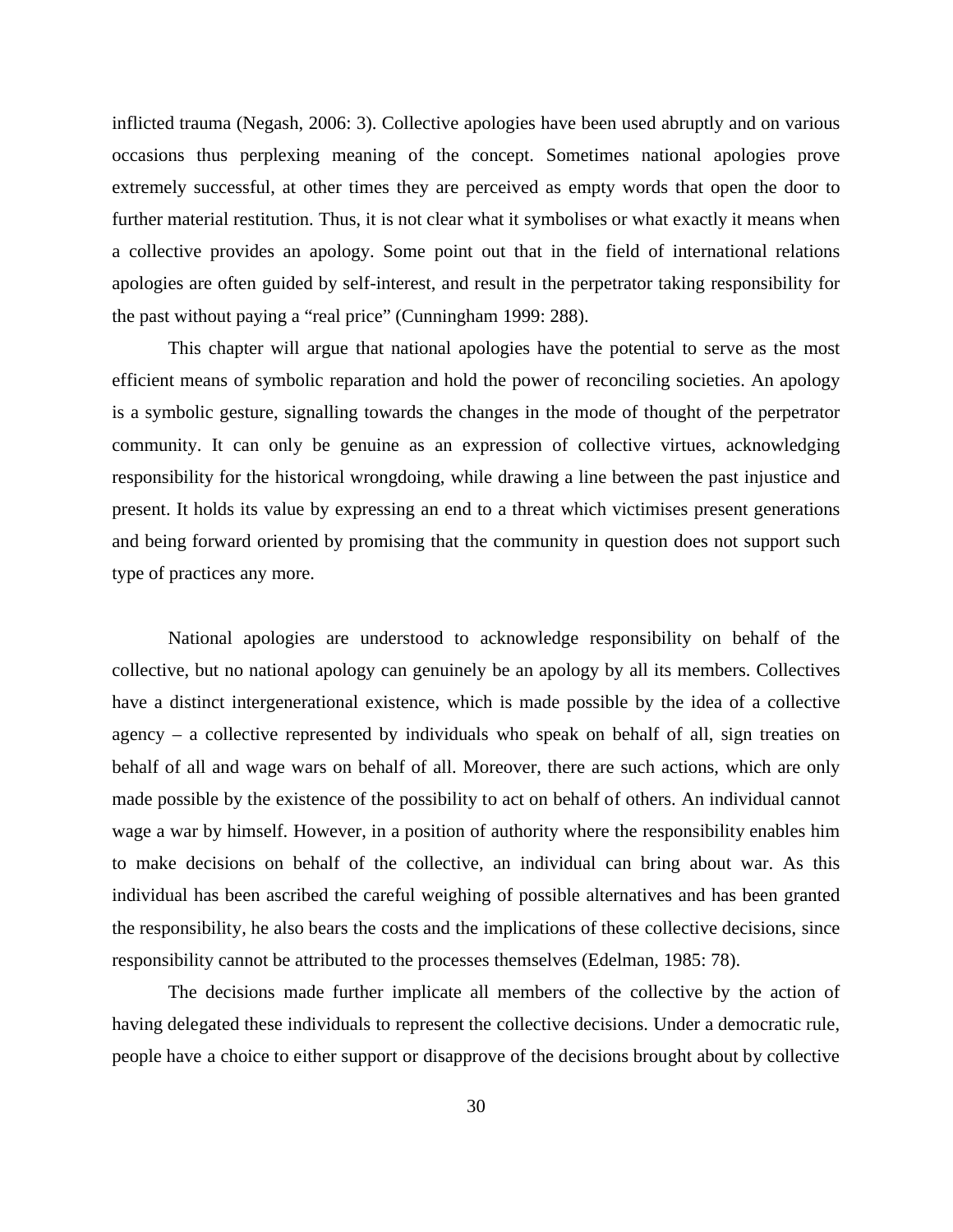agencies. People are also allowed to legitimately act upon these decisions and they have a duty to prevent their representatives from committing injustices (Levy, 2000: 243). What is important is that the collective action executed, represents the mode of thought of the majority. Individuals, representing a collective, have the authority to exhibit the virtues of the collective through their actions. This is the case with both external action (such as war), as well as internal action (education policies, government reforms, etc.).

Thus, while an individual in an authoritative position can decide upon waging a war, he can also bring about truth telling, regret and initiate collective reconciliation with the past. But no collective effectively enough owns the actions of their representatives to be directly responsible for every collective action (Levy, 2000: 242). There will always be individuals who disagree with the internal or the external policies decided upon by their representatives. This is also true for the decision to issue a collective apology. Even apologies which are initiated by a bottom-up approach will still not fully represent the opinion of each individual constituting the collective.

The mechanism of the decision makers representing the opinion and the virtues of the collective also provides the possibility for individuals to initiate a process of reconciliation. The Australian attempt to acknowledge the wrongs done to the Aboriginal people is an example of this. What is particular with that case is that this attempt did not result in a collective apology, but Australian citizens signed "sorry books" apologising to them individually (Cunningham, 1999: 285). This action might have helped to reconcile the inhabitants of the state, however, when it comes to the international arena, it is not enough that every individual of the perpetrator community feels apologetic. What is necessary for the victims to know is that the perpetrator agency will refrain from admitting such type of actions in the future, by acknowledging them as wrongdoings. Thus, the act must be an institutional one (Thompson, 2005: 9). Apologies have to be understood as promises on behalf of the agency, not of individual members of the collective. The latter is not only impossible, but also not what is required to initiate a process of reconciliation between different collectives.

When analysing what he calls consummate apologies, Paul Davis concludes that a genuine apology has to consist of the following elements: (1) it has to entail a doxastic element,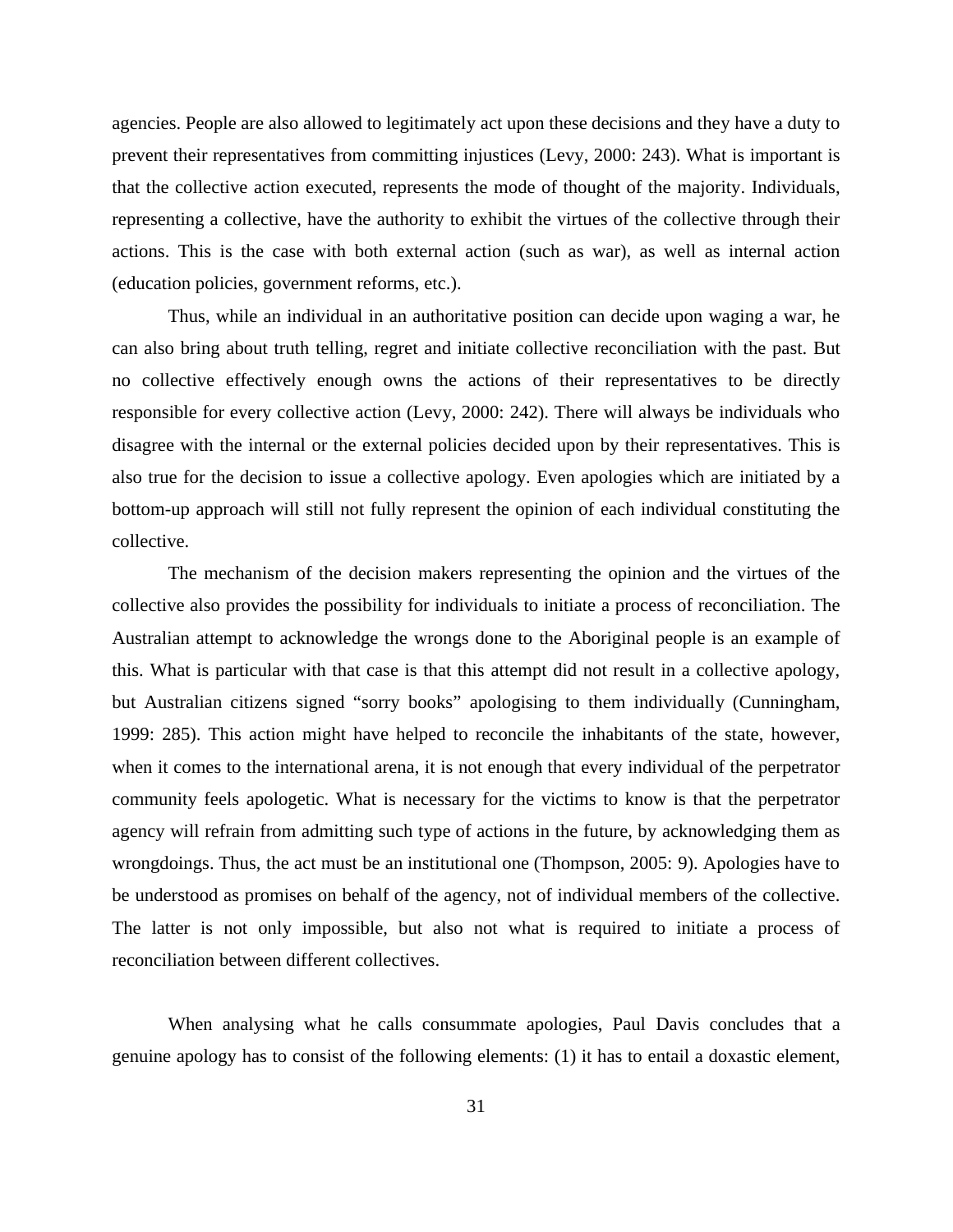which entails one's belief that he has transgressed; (2) affective element meaning that one knows exactly what was the morally inappropriate action and he knows now, what the morally right action would have been; and (3) it has to have a dispositional element, implying a promise that one would avoid doing such transgression in the future (Davis, 2002: 169-173). The doxastic and affective elements illustrate the character of reparative action discussed in Chapter 3 - that a consummate apology is an end, not a means of repairing historical wrongdoings. An apology can only be genuine if the transgressor has understood his mistake, and acknowledges his action to have been wrong. This alone, however, is not enough. Acknowledging a wrongdoing does not imply that one condemns such practices. What is necessary in addition to this is the third element, which positions the wrongdoing in time and expresses that one's moral character has changed from when the wrong was committed and it does not support that type of practices any more.

Without the final element of responsibility positioned in the future, one could apologise for everything, on behalf of everyone, leading collective apologies in a "trap" of infinity (Cunningham, 1999: 288). An apology for historical wrongs necessarily initiates further action, thus making the agents more cautious before issuing apologies.

To understand the functions of apologies, it is useful to return to the previously mentioned analogy of unjust traumas with wounds that have not healed properly. If remembrance and truth telling opens the wounds then national apologies fulfil the second step of reparative justice – to disinfect the wound through condemning discriminatory practices and making a future promise of never repeating such atrocities again. It is only then, in the phase of healing when reconciliation can begin. National apologies are an effective tool to encourage reconciliation, but what is further necessary on behalf of the perpetrator community throughout the process of healing, is constant re-affirmation of the truthfulness of their intentions.

The final element expressing the change in perception is what gives national apologies worth and value. It is a promise, which, if breached, diminishes any attempt of rectification and potentially further damages the relations between the agents. It also allows us to understand or assume why some agents have failed to acknowledge their responsibility for certain historical wrongdoings. For example, if an apology were to be issued by the USA for the nuclear bombing of Hiroshima and Nagasaki, it would also imply a promise to disapprove of such methods of war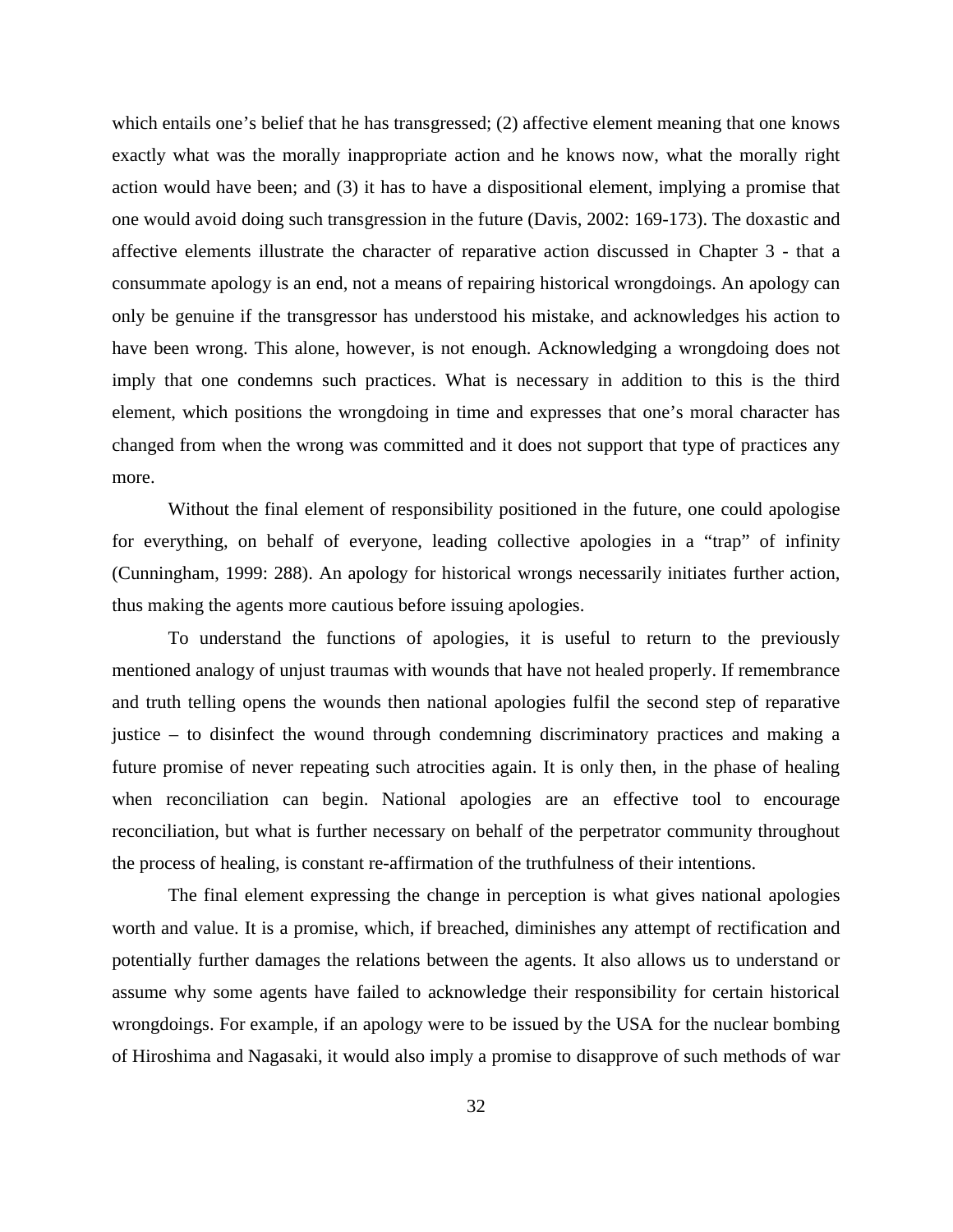in the future. While the USA publically encourages a world free of nuclear weapons, it seems not yet ready to make such a promise. According to the reasoning analysed in this paper, an apology ought to follow, only when it can imply such promise. If an apology is made and the promise is broken, it can re-victimise the injured party irreversibly and damage the relations between the parties involved to an even bigger extent.

The dispositional element of the consummate apology implies that it is not a separate act, but holds the value in what accompanies it and what it does to restore relations (Negash, 2006: 146). This can be achieved by affirmative action, for example, a variety of symbolic gestures, such as remembrance days, commemoration ceremonies, public truth telling or even monetary recompense. As long as the victims perceive these as symbolic affirmations of the apologiser's good intentions instead of perceiving them as punishment, they will fulfil the objective of reaffirming the truthful commitments of the perpetrators while speeding up the lengthy process of reconciliation.

As they are symbolic gestures, they serve as a *symbolic* way of self-punishment through finding out an unjust truth and finding a place for unjust acts in the history of the collective (Negash, 2006: 7). For this symbolic self-punishment to be possible, the perpetrators need to already have acknowledged the action as a wrongdoing and know they deserve the implications of the injustice. Thus the opinion that collective apologies could initiate truth-telling seems rather false, since it can only come about after initial efforts of truth-telling have taken place. Löwenheim notes that as long as the victim group is perceived as an enemy, an apology is unlikely to follow (2009: 542). An official apology is what signals the groups' internal agreement to come to terms with the unjust past and adopt further action, if necessary. This is valuable even if it in part stems from its willingness to reconstruct their collective identity, as the group's external perception does not correspond to its internal beliefs (Löwenheim, 2009: 544).

The value behind sincere reparative action is that it implies more than simple regret for the wrongdoing. One can feel regret for things he feels no accountability for. Instead it is a forward-looking request for forgiveness, which therefore becomes a dialogue and cannot be solved by unilaterally deciding upon the necessary actions. Affirmative action needs to be negotiated upon by both sides. This is the only way how to contribute to the objective of "writing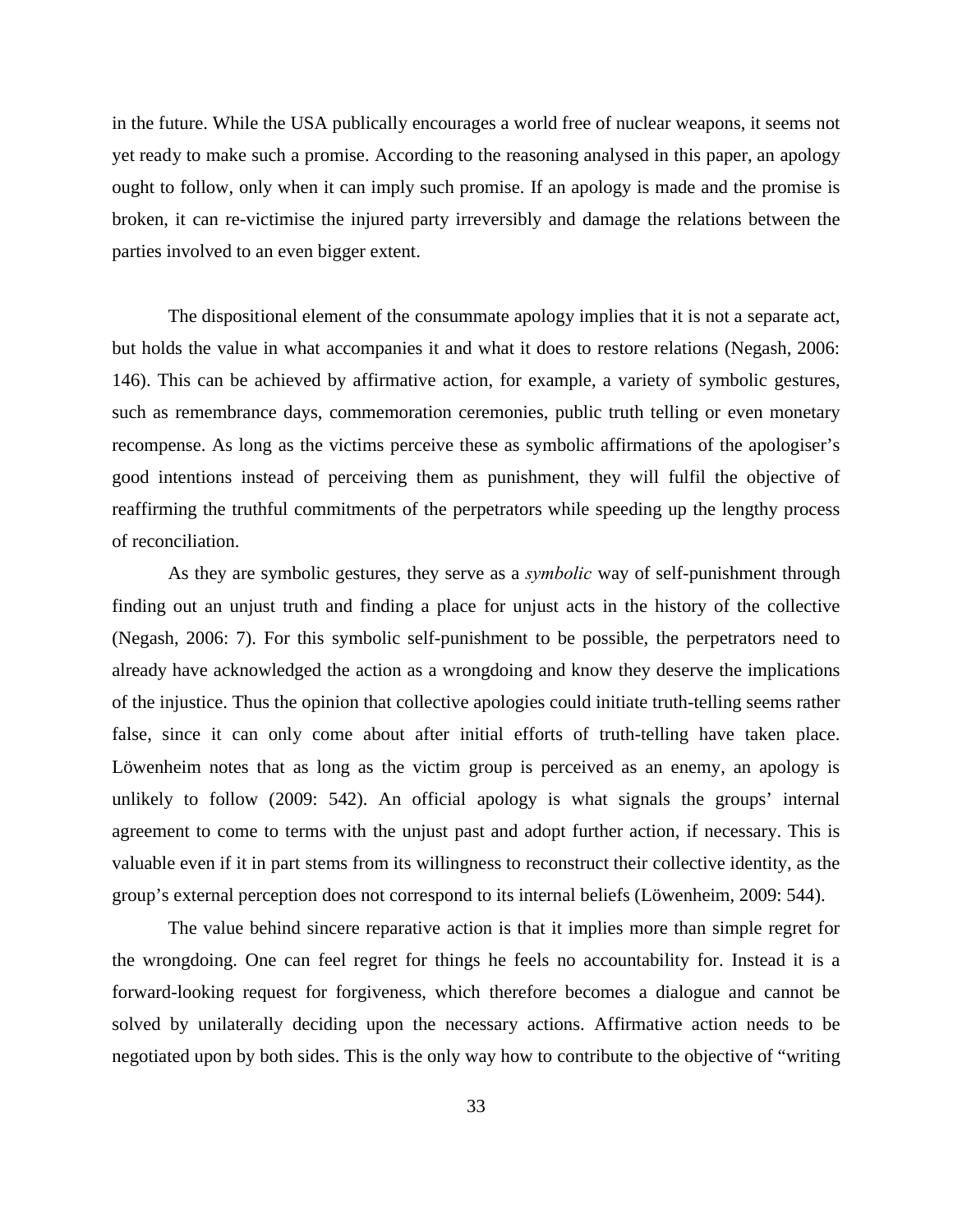a common history". Coming to this compromise on history, Barkan notes, aims at recognition of others through validating others' narrative histories (2000: 323). This results in not only the perpetrators' history participating in the process of truth telling, but also allowing the victims to share their part of the story.

Barkan recognises that it might be the case that the acknowledgement of the injustice itself constitutes the core of restitution by transforming the trauma of action into a process of mourning (Barkan, 2000: 323). However, simply expressing a national apology will not immediately change everyone's perception of the perpetrator community as a morally responsible actor, nor will it immediately diminish distrust between the victim and the perpetrator groups. Desmond Tutu, the Nobel Peace Prize winner and a well known opponent to apartheid in South Africa said: "If you steal my pen and say "I'm sorry" without giving back the pen, your apology means nothing". Apologies not accompanied by any further action certainly seem as the easy way out for the perpetrators. Thus it is crucial that apologies also imply that they will be accompanied by gestures of affirmative action.

It is clear that apologies by themselves are not sufficient to eliminate the distrust and create relations of positive mutual accommodation between the parties. This seems to award apologies with too much value, when it is actually the following steps of affirmative action, which provide it's worth. There is a strong opinion stating that where affirmative action is in place, no apology is necessary. It insists that remembrance days, commemoration ceremonies or monetary recompense alone could potentially show the victims that the perpetrators have learnt from their mistake. A perpetrator community could initiate and perform these processes, to practically demonstrate that the character of their collective has experienced a change.

The problem with adopting a policy of affirmative action without issuing an apology is that it leaves the victims questioning the intentions behind this affirmative action. As argued previously, only actions motivated by sincere values turn from acts to gestures. The value of any affirmative action lies in its symbolic nature, but without an apology one cannot be convinced about its symbolism. One sided truth-telling does not allow for the victims to reveal their side of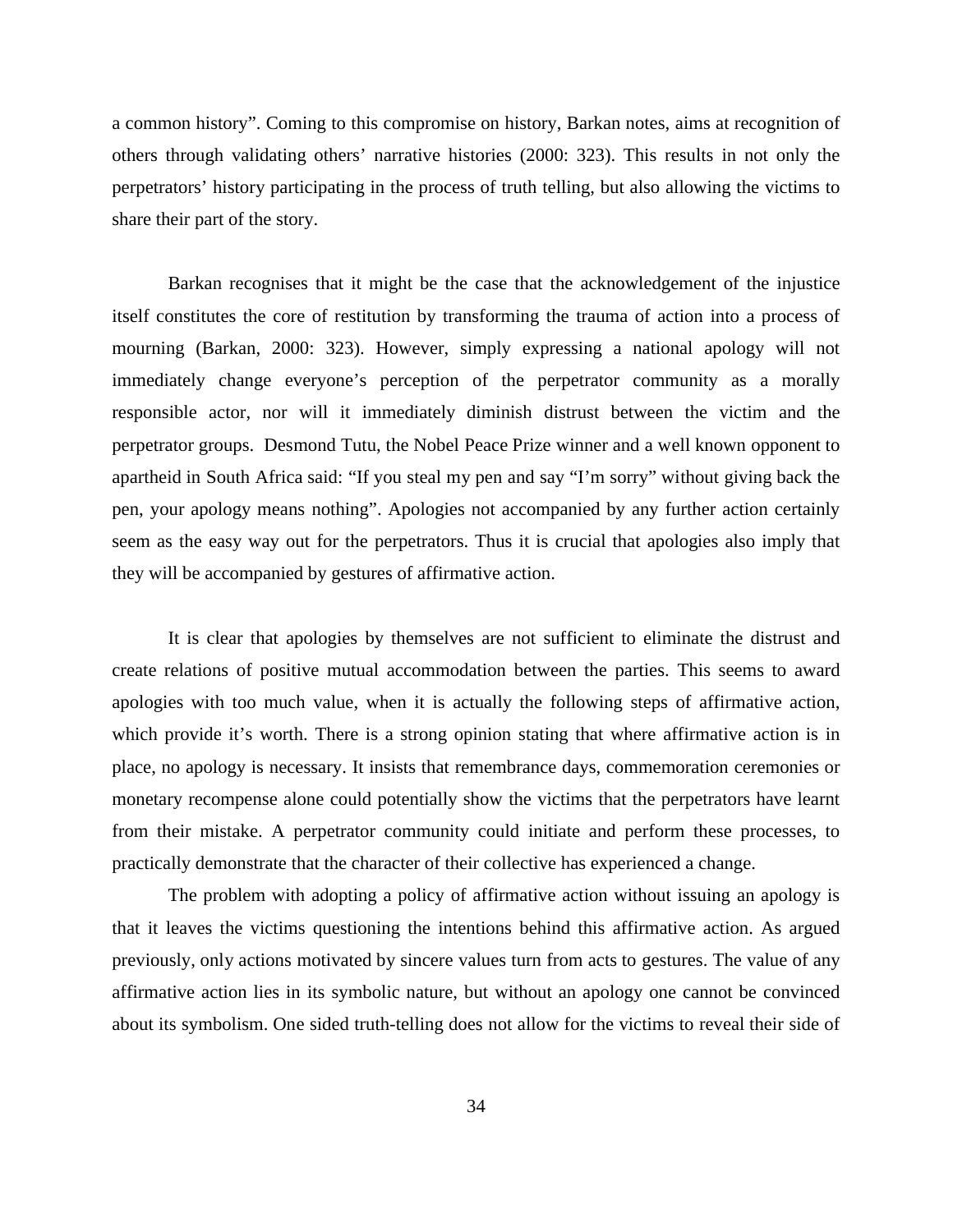the story. This can result in disparities between the historical narratives of each side, thus not contributing to the objective of writing a common history.

This is where the moral value of national apologies lies. They possess an extremely personal and moral character and have the power to serve as genuine expressions of the change in the mode of collective public opinion. One acquires virtues by exercising practices for their internal goods and for oneself. A virtuous action is what another virtuous person would do in the same situation. The practice is not the individual acts that the agent can do to compensate the victim, but rather the reparation of the consequences of historical injustices. This ought to be exercised not because of the consequences or duties but because of the practice itself. Reparative action has to be its own end. It involves contributing to the improvement of the moral society and in order for this to be possible, any reparative action has to be perceived as a symbolic gesture. In turn, it requires that the victims do not question the intentions of the perpetrators. And this can only be achieved by a blunt, heroic and virtuous speech act, such as apologising. It should not only regret a historical wrong, but also affirm responsibility, sincerity and that further action ought to be negotiated by both parties.

#### **5. Conclusion**

In its essence the debate about rectification of historical injustices revolves around the choice between giving a preference to symbolic or material means of reparation. Symbolism plays a big role in the people's perceptions - individuals symbolically attach themselves to the past and they symbolically commemorate those who have died for the sake of their collective. Therefore the trend of attaching worth to only practical and financial means of rectification can contribute to justice but will not be sufficient to eliminate the emotional barriers between the victims and the perpetrators. What is crucial for any conflict to truly be resolved is the phase of reconciliation, which morally accommodates the victims and the perpetrators, establishing new relations of trust, not tainted by past misconducts.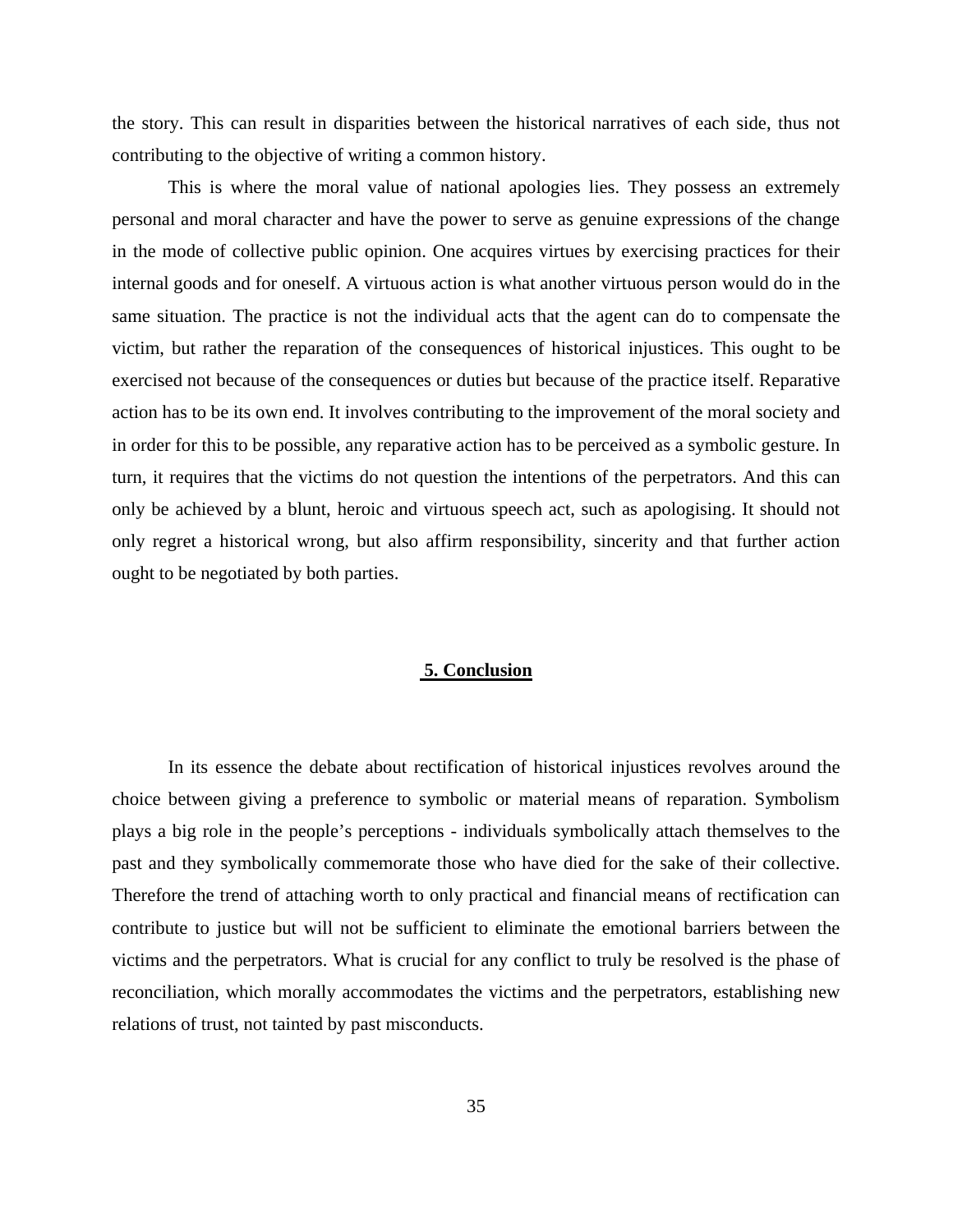Chapter 3 argued that reparative action should only be motivated by the wish to repair the implications of injustices, instead of being means of achieving a potentially favourable result. Consequently, reparative action should be perceived from the theoretical framework of virtue ethics, understood as expressing the agent's moral character and this character of the agent should be adopted as the starting point for further discussion. Chapter 4 argues that what is necessary to enter in the phase of reconciliation is *more* than what justice requires on the first glance. It requires symbolic gestures, such as national apologies, combined with practical means of affirmative action. The prior serves as a symbolical acknowledgment of responsibility and virtue, while the latter is necessary as approving of these good intentions. While national apologies alone cannot repair the past, they are crucial in signalling the perpetrators' willingness to begin mutual moral accommodation with the victims.

Returning to the analogy of historical injustices with wounds which have not been cured properly causing a danger of infection - while truth-telling opens the wounds, national apologies as thoroughly moral gestures initiate the process of healing. Monetary means alone cannot achieve this. This is followed by last and most important component – time, which can only approve or disapprove of the sincerity of the apology and the true virtuousness of the agent's moral character. It is only then, when the lengthy process of mutual accommodation can take place even if it takes generations for this wound to heal properly.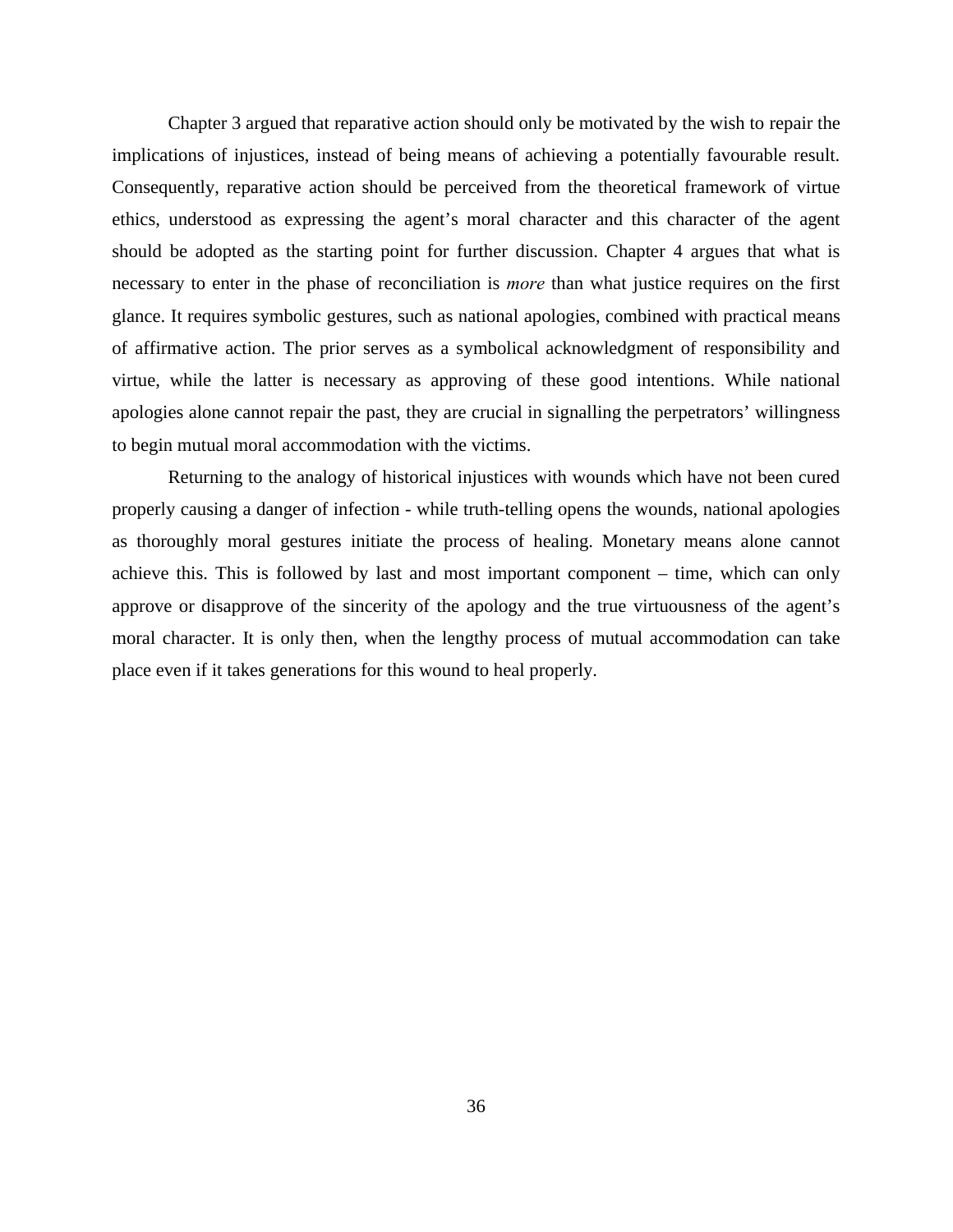# **Bibliography**

- Abdel Nour, F. (2003) National Responsibility, *Political Theory* 31 (5), pp.693 719.
- Arendt, H. (1974) *The Human Condition*. Chicago: University of Chicago Press.
- Barkan, E. (2000) *The Guilt of Nations: Restitution and Negotiating Historic Injustices*. New York: W. W. Norton.
- Bell, D. (2006) Introduction: Memory, Trauma and World Politics. *in* Bell, D. (ed.) *Memory, Trauma and World Politics: Reflections on the Relationship between Past and Present*. Hampshire: Palgrave Macmillan, pp.1-33.
- Blustein, J. (2008) *The Moral Demands of Memory*. Cambridge: Cambridge University Press.
- Borneman, J. (1997) *Settling Accounts: Violence, Justice and Accountability in Postcolonialist Europe*. Princeton: Princeton University Press.
- Branscombe, N. R., Doosje, B. (2004) *Collective Guilt: International Perspectives.*  Cambridge: Cambridge University Press.
- Brooks, Roy L. (1999) *When Sorry Isn't Enough: The Controversy over Apologies for Human Injustice*. New York: New York University Press.
- Butt, D. (2009) Rectifying International Injustice: Principles of Compensation and Restitution Between Nations. Oxford: Oxford University Press.
- Boxill, B. (1972) The Morality of Reparation, *Social Theory and Practice* 2 (1), pp.113 123.
- Cunningham, M. (1999) Saying Sorry: the Politics of Apology, *The Political Quarterly* 70 (3), pp.285-293.
- Connerton, P. (1989) *How Societies Remember*. Cambridge: Cambridge University Press.
- Corlett, J. A. (2001) Reparations to Native Americans? *in* Jokic, A. (ed.) *War Crimes and Collective Wrongdoing*. Oxford: Blackwell, pp.236-270.
- Davis, P. (2002) On Apologies, *Journal of Applied Philosophy* 19 (2), pp.169-173.
- Daniels, R. (2003) *An Age Of Apology?* Kingston, Ontario: Kashtan Press.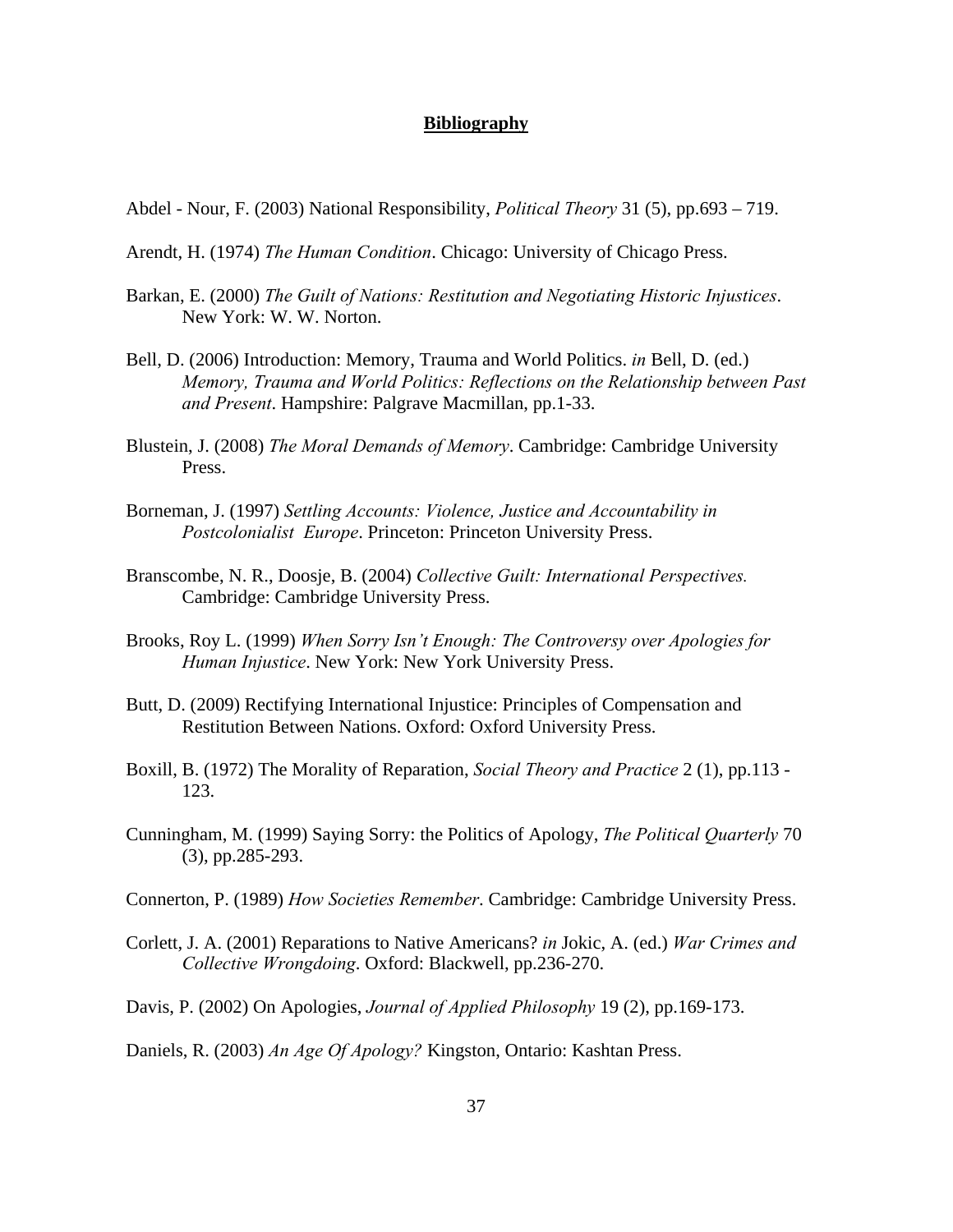- Edkins, J. (2006) Remembering Relationality: Trauma Time and Politics. *in* Bell, D. (ed.) *Memory, Trauma and World Politics: Reflections on the Relationship between Past and Present*. Hampshire: Palgrave Macmillan, pp.99-116.
- Fabre, C. (2007) *Justice in a Changing World*. Cambridge: Polity Press.
- Fierke, K. L. (2006) Bewitched by the Past: Social memory, Trauma and International Relations. *in* Bell, D. (ed.) *Memory, Trauma and World Politics: Reflections on the Relationship between Past and Present*. Hampshire: Palgrave Macmillan, pp.116- 135.
- Gibney, M., Howard-Hassamann, R. E., Coicaud, JM., Steiner, N. (eds.) (2008) *The Age of Apology: Facing up to the past.* Philadelphia: University of Pennsylvania Press.
- Hayner, Priscilla, B. (2001) Unspeakable Truths: Confronting State Terror and Atrocity, London: Routledge.
- Helmick, R. G., Petersen, R. L. (2001) Forgiveness and Reconciliation: Religion, Public Policy and Conflict Transformation. Philadelphia: Templeton Foundation Press.
- ICTY (International Criminal Tribunal for the former Yugoslavia). (1999). *Prosecutor v. Jelisić*, Case No. IT-95-10-T, Judgement, 14 December 1999 [Online].

Available at: http://www.icty.org/case/jelisic/4#tjug (Accessed 25 June 2010)

- Kershnar, S. (1999) Are the Descendants of Slaves Owed Compensation for Slavery*? Journal of Applied Philosophy* 16 (1), pp.95-101.
- Laslett, D.W. (1986) Is Inheritance justified? *Philosophy and Public Affairs* 15 (2), pp.122- 155.
- Levy, J. T. (2000) *The Multiculturalism of Fear.* Oxford: Oxford University Press.
- Litwack, B.E. (2008) Collective Apology and Moral Responsibility, *Democratiya* 14 [Online], pp.130-137.

Available at: http://dissentmagazine.org/democratiya/docs/d14Whole-1.pdf (Accessed 5 July 2010)

- Löwenheim, N. (2009) A Haunted Past: Requesting Forgiveness for Wrongdoing in International Relations, *Review of International Studies* 35 (3), pp.531-555.
- MacIntyre, A. (1981) *After Virtue: A Study in Moral Theory*. London: Duckworth.
- May, L. (1992) *Sharing Responsibility*. Chicago: University of Chicago Press.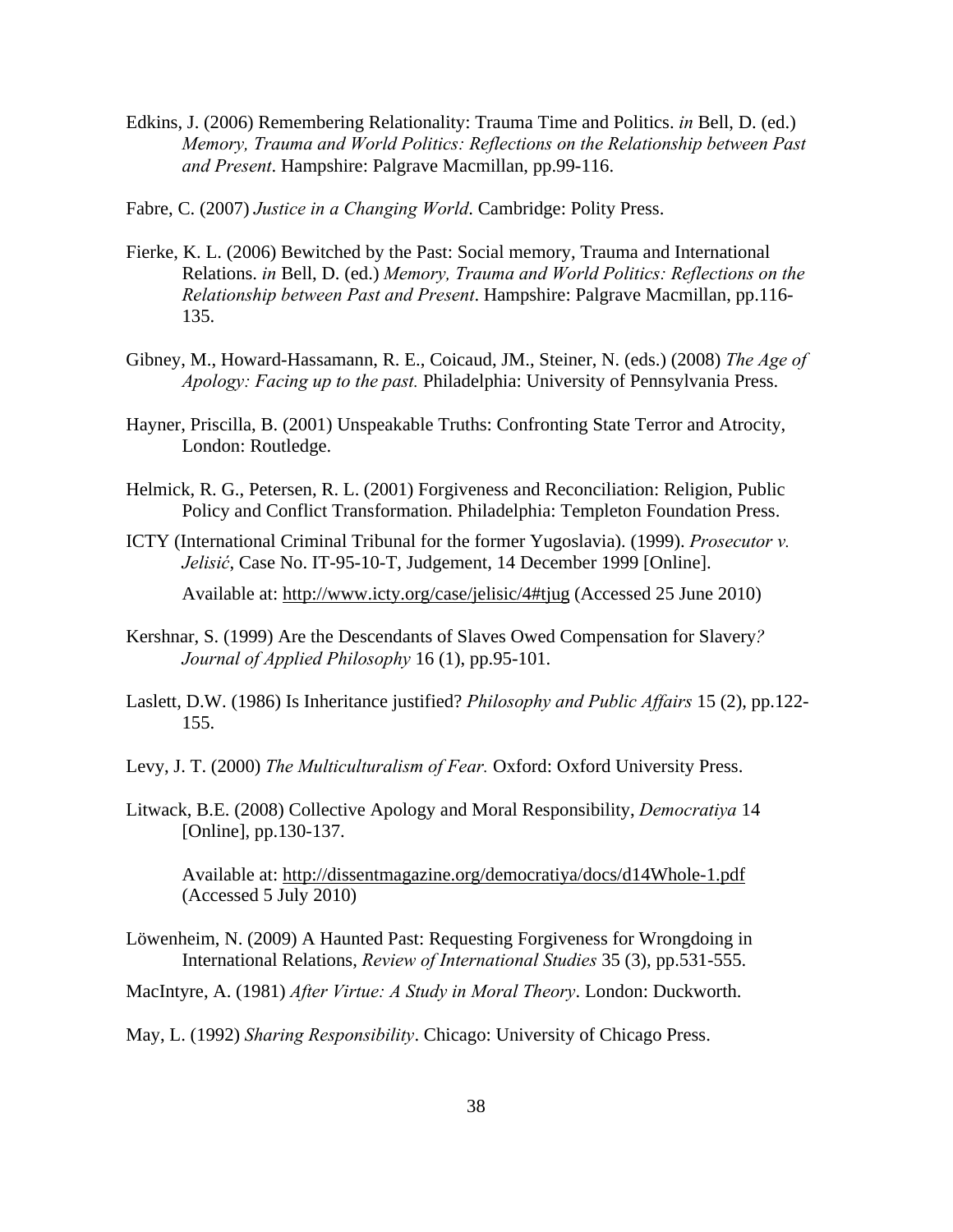- McDermott, D. (2001) The Permissibility of Punishment, *Law and Philosophy 20 (4)*, pp.403-432.
- Miller, D. (1995) *On Nationality*. Oxford: Clarendom Press. (2004) Holding Nations Responsible*, Ethics* 114 (2), pp.240-268. (2007) *National Responsibility and Global Justice*. Oxford: Oxford University Press.
- Minow, M. L. (1998) *Between Vengeance and Forgiveness: Facing History after Genocide and Mass Violence.* Boston: Beacon Press.
- Murray, E. (1985) *The Symbolic Uses of Politics*. Urbana: University of Illinois Press.
- Nadler, A., Saguy, T. (2004) Reconciliation Between Nations: Overcoming Emotional Deterrents to Ending Conflicts Between Groups*. in* Langholtz, H. J, Stout, C.E (eds.) *The Psychology of Diplomacy*. Westport: Praeger Publishers, pp.29-47.
- Negash, G. (2006) *Apologia Politica: States and their Apologies by Proxy*. Oxford: Lexington Books.
- Nussbaum, M. C. (1993) Equity and Mercy, *Philosophy and Public Affairs* 22 (2), pp.83- 125.
- "Repair", Oxford Dictionaries, Oxford University Press. Available at: http://www.oxforddictionaries.com/view/entry/m\_en\_gb0701290 (Accessed 20 June 2010)
- "Reparation", Oxford Dictionaries, Oxford University Press. Available at: http://www.oxforddictionaries.com/view/entry/m\_en\_gb0701350 (Accessed 20 June 2010)
- Sher, G. (1981) Ancient Wrongs and Modern Rights, *Philosophy and Public Affairs* 10 (1), pp.3-17.
- Shiver, D. W. (1995) *An Ethic for Enemies: Forgiveness in Politics*. New York: Oxford University Press.
- Stocker, M. (1976) The Schizophrenia of Modern Ethical Theories, *The Journal of Philosophy* 73 (14), pp. 453-466.
- Tamir, Y. (1995) The Enigma of Nationalism, *World Politics* 47 (3), pp.418-440.
- Thompson, J. (2000) The Apology Paradox, *The Philosophical Quarterly* 50, pp. 470-475. (2001) Historical Injustice and Reparation: Justifying Claims of Descendants, *Ethics* 112 (1), pp.114-135.